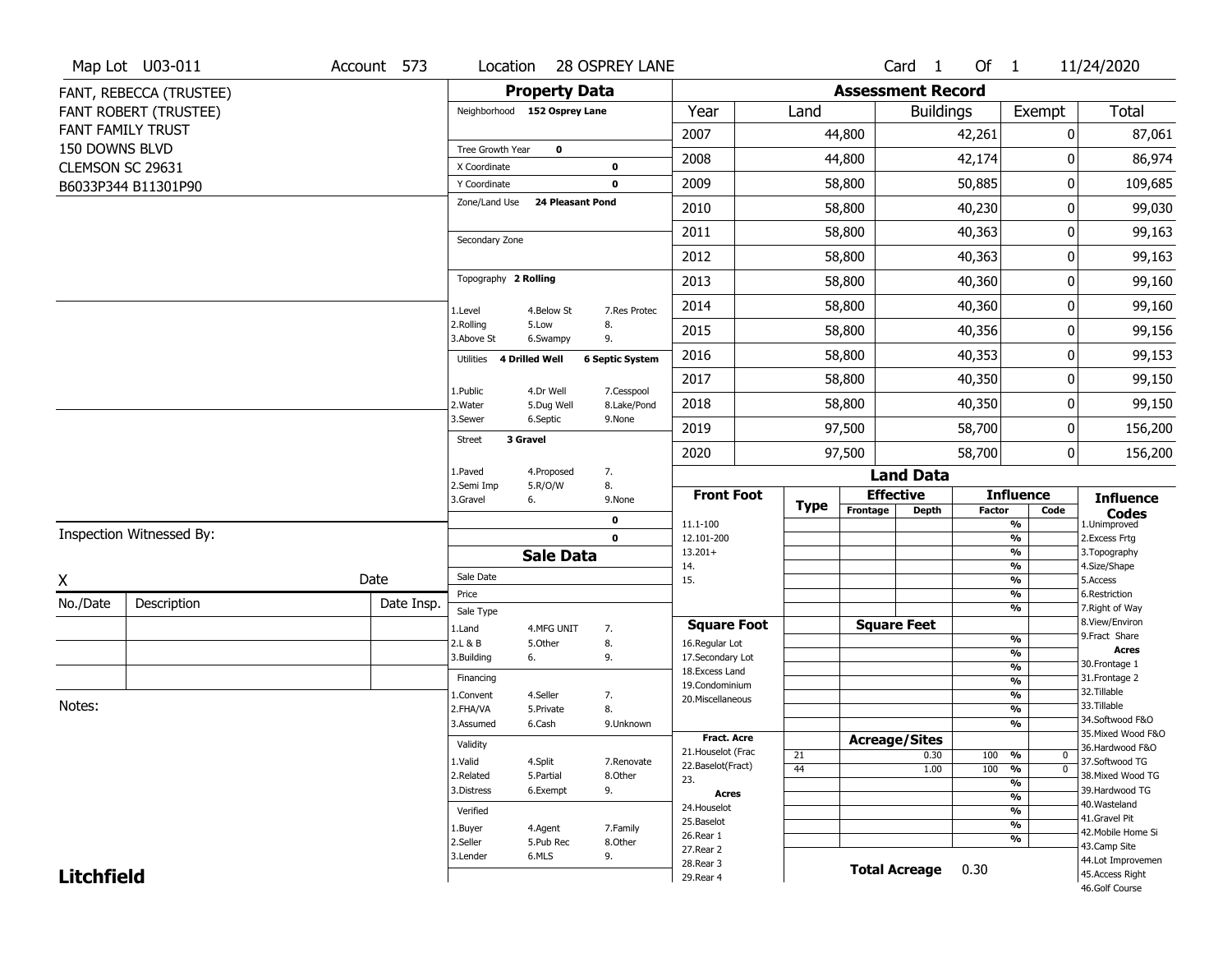|                          |                               |                       |                                                   |              |                                       |        |                   |                        |                            |                          | <b>Litchfield</b>                       |    |       |      |                   |              |            |
|--------------------------|-------------------------------|-----------------------|---------------------------------------------------|--------------|---------------------------------------|--------|-------------------|------------------------|----------------------------|--------------------------|-----------------------------------------|----|-------|------|-------------------|--------------|------------|
|                          | Map Lot U03-011               |                       |                                                   |              |                                       |        | Account 573       |                        | Location                   |                          | 28 OSPREY LANE                          |    |       |      | Card <sub>1</sub> | Of 1         | 11/24/2020 |
|                          | Building Style 1 Conventional |                       | SF Bsmt Living                                    |              | $\mathbf 0$                           |        |                   | Layout                 | 1 Typical                  |                          |                                         |    |       |      |                   |              |            |
| 0.Uncoded                | 4.Cape                        | 8.Log                 | Fin Bsmt Grade                                    |              | 0 <sub>0</sub>                        |        |                   | 1. Typical             | 4.                         |                          | 7.                                      |    |       |      | 20.0              |              |            |
| 1.Conv.                  | 5.Garrison                    | 9.Other               | OPEN-5-CUSTOMIZE 0                                |              |                                       |        |                   | 2.Inadeg               | 5.                         |                          | 8.                                      |    |       | 8.0  | 1sFr              |              |            |
| 2.Ranch                  | 6.Split                       | 10.Tri-Lev            | Heat Type                                         | 100%         |                                       |        | 8 Floor/Wall Unit | 3.                     | 6.                         |                          | 9.                                      |    |       |      |                   |              |            |
| 3.R Ranch                | 7.Contemp                     | 11.Earth O            | 0.Uncoded                                         |              | 4.Steam                               |        | 8.Fl/Wall         | Attic                  | <b>4 Full Finished</b>     |                          |                                         |    |       |      |                   |              |            |
| Dwelling Units 1         |                               |                       | 1.HWBB                                            |              | 5.FWA                                 |        | 9.No Heat         | 1.1/4 Fin              |                            | 4.Full Fin               | 7.                                      |    |       |      | 20.0              |              |            |
| Other Units              | $\mathbf 0$                   |                       | 2.HWCI                                            |              | 6.GravWA                              |        | 10.Radiant        | 2.1/2 Fin              |                            | 5.Fl/Stair               | 8.                                      |    |       |      |                   |              |            |
| Stories                  | 1 One Story                   |                       | 3.H Pump                                          |              | 7.Electric                            |        | 11.Radiant        | 3.3/4 Fin              | 6.                         |                          | 9.None                                  |    |       |      |                   |              |            |
| 1.1                      | 4.1.5                         | 7.1.25                | Cool Type                                         | 0%           |                                       | 9 None |                   | Insulation             | 1 Full                     |                          |                                         |    |       |      | 1sAFr/P           |              |            |
| 2.2                      | 5.1.75                        | 8.3.5                 | 1.Refrig                                          |              | 4.W&C Air                             |        | 7.RadHW           | 1.Full                 |                            | 4.Minimal                | 7.                                      |    |       |      |                   |              |            |
| 3.3                      | 6.2.5                         | 9.4                   | 2.Evapor                                          |              | 5.Monitor-                            |        | 8.                | 2.Heavy                |                            | 5.Partial                | 8.                                      |    |       |      |                   |              |            |
| <b>Exterior Walls</b>    | 2 Vinyl                       |                       | 3.H Pump                                          |              | 6.Monitor-                            |        | 9.None            | 3.Capped               | 6.                         |                          | 9.None                                  |    |       |      |                   | 80'          |            |
| 0.Uncoded                | 4.Asbestos<br>5.Stucco        | 8.Concrete<br>9.Other | Kitchen Style<br>1.Modern                         |              | 2 Typical<br>4.Obsolete               |        | 7.                | Unfinished %           | Grade & Factor 2 Fair 100% | 0%                       |                                         |    |       | 28.0 |                   |              |            |
| 1.Wd Clapb<br>2.Vinyl    | 6.Brick                       | 10.Wd shin            | 2. Typical                                        |              | 5.                                    |        | 8.                | 1.E Grade              |                            | 4.B Grade                | 7.AAA Grad                              |    |       |      |                   | <b>WD</b>    |            |
| 3.Compos.                | 7.Stone                       | $11.71 - 11$          | 3.Old Type                                        |              | 6.                                    |        | 9.None            | 2.D Grade              |                            | 5.A Grade                | 8.M&S                                   |    |       |      |                   |              |            |
| Roof Surface             | 1 Asphalt Shingles            |                       | Bath(s) Style                                     |              | 2 Typical Bath(s)                     |        |                   | 3.C Grade              |                            | 6.AA Grade               | 9.Same                                  |    |       |      |                   | 16.0'<br>8.0 |            |
| 1.Asphalt                | 4.Composit                    | 7.Rolled R            | 1.Modern                                          |              | 4.Obsolete                            |        | 7.                |                        | SQFT (Footprint) 560       |                          |                                         |    | 3.0'  |      |                   |              |            |
| 2.Slate                  | 5.Wood                        | 8.                    | 2.Typical                                         |              | 5.                                    |        | 8.                | Condition              |                            | <b>5 Above Average</b>   |                                         |    |       |      |                   |              |            |
| 3.Metal                  | 6.Other                       | 9.                    | 3.Old Type                                        |              | 6.                                    |        | 9.None            | 1.Poor                 |                            | 4.Avg                    | 7.V G                                   | WD | 4.0'  |      |                   |              |            |
| SF Masonry Trim 0        |                               |                       | # Rooms                                           |              | 4                                     |        |                   | 2.Fair                 |                            | $5.Avg+$                 | 8.Exc                                   |    | 15.0' |      |                   |              |            |
| OPEN-3-CUSTOM 0          |                               |                       | # Bedrooms                                        |              | $\overline{\mathbf{3}}$               |        |                   | $3.$ Avg-              |                            | 6.Good                   | 9.Same                                  |    |       |      | 20.0              |              |            |
| OPEN-4-CUSTOM 0          |                               |                       | # Full Baths                                      |              | $\mathbf{1}$                          |        |                   | Phys. % Good           |                            | 0%                       |                                         |    |       | 8.0  | 1sFr              |              |            |
| Year Built               | 1952                          |                       | # Half Baths                                      |              | $\mathbf 0$                           |        |                   | Funct. % Good          |                            | 100%                     |                                         |    | 12.0  |      |                   |              |            |
| Year Remodeled 2000      |                               |                       | # Addn Fixtures                                   |              | $\mathbf 0$                           |        |                   | <b>Functional Code</b> |                            | 9 None                   |                                         |    |       |      |                   |              |            |
| Foundation               | <b>6 Piers</b>                |                       | # Fireplaces                                      |              | $\bf{0}$                              |        |                   | 1.Incomp               |                            | 4.Delap                  | 7.No Power                              |    |       |      |                   |              | 6.0'       |
| 1.Concrete               | 4.Wood                        | 7.                    |                                                   |              |                                       |        |                   | 2.O-Built              |                            | 5.Bsmt                   | 8.LongTerm                              |    |       |      |                   |              | 8.0"       |
| 2.C Block                | 5.Slab                        | 8.                    |                                                   |              |                                       |        |                   | 3.Damage               |                            | 6.Common                 | 9.None                                  |    |       |      |                   |              | SHED       |
| 3.Br/Stone               | 6.Piers                       | 9.                    |                                                   |              |                                       |        |                   | Econ. % Good           |                            | 100%                     |                                         |    |       |      |                   |              |            |
| Basement                 | 9 No Basement                 |                       |                                                   |              |                                       |        |                   |                        | Economic Code None         |                          |                                         |    |       |      |                   |              |            |
| $1.1/4$ Bmt              | 4.Full Bmt<br>5.Crawl Sp      | 7.<br>8.              |                                                   |              |                                       |        |                   | 0.None<br>1.Location   |                            | 3.No Power<br>4.Generate | 9.None<br>8.                            |    |       |      |                   |              |            |
| $2.1/2$ Bmt<br>3.3/4 Bmt | 6.                            | 9.None                |                                                   |              |                                       |        |                   | 2.Encroach             |                            | 5.Multi-Fa               | 9.                                      |    |       |      |                   |              |            |
| Bsmt Gar # Cars 0        |                               |                       |                                                   |              |                                       |        | Software          | Entrance Code          |                            |                          | 1 Interior Inspect                      |    |       |      |                   |              |            |
| Wet Basement 0           |                               |                       |                                                   |              | A Division of Harris Computer Systems |        |                   | 1.Interior             |                            | 4.Vacant                 | 7.                                      |    |       |      |                   |              |            |
| 1.Dry                    | 4.Dirt Flr                    | 7.                    |                                                   |              |                                       |        |                   | 2.Refusal              |                            | 5.Estimate               | 8.                                      |    |       |      |                   |              |            |
| 2.Damp                   | 5.                            | 8.                    |                                                   |              |                                       |        |                   | 3.Informed             |                            | 6.Existing               | 9.                                      |    |       |      |                   |              |            |
| 3.Wet                    | 6.                            | 9.                    |                                                   |              |                                       |        |                   |                        | Information Code 1 Owner   |                          |                                         |    |       |      |                   |              |            |
|                          |                               |                       |                                                   |              |                                       |        |                   | 1.0wner                |                            | 4.Agent                  | 7.Vacant                                |    |       |      |                   |              |            |
|                          |                               |                       |                                                   |              |                                       |        |                   | 2.Relative             |                            | 5.Estimate               | 8.                                      |    |       |      |                   |              |            |
|                          |                               |                       | Date Inspected 8/22/2018                          |              |                                       |        |                   | 3.Tenant               |                            | 6.Other                  | 9.                                      |    |       |      |                   |              |            |
|                          |                               |                       | <b>Additions, Outbuildings &amp; Improvements</b> |              |                                       |        |                   |                        |                            |                          | 1.One Story Fram                        |    |       |      |                   |              |            |
| Type                     |                               | Year                  | Units                                             | Grade        | Cond                                  | Phys.  | Funct.            |                        | Sound Value                |                          | 2. Two Story Fram                       |    |       |      |                   |              |            |
| 1 One Story Frame        |                               | 0                     | 160                                               | 00           | 0                                     | 0      | % 0               | $\%$                   |                            |                          | 3. Three Story Fr                       |    |       |      |                   |              |            |
|                          |                               |                       |                                                   |              |                                       |        |                   |                        |                            |                          | 4.1 & 1/2 Story                         |    |       |      |                   |              |            |
| 1 One Story Frame        |                               | 0                     | 160                                               | 00           | 0                                     | 10     | $\%$ 0            | $\frac{0}{0}$          |                            |                          | 5.1 & 3/4 Story                         |    |       |      |                   |              |            |
| 68 Wood Deck/s           |                               | 10                    | 168                                               | $ 00\rangle$ | 10                                    | 10     | % 0               | %                      |                            |                          | 6.2 & 1/2 Story                         |    |       |      |                   |              |            |
| 68 Wood Deck/s           |                               | 0                     | 176                                               | 00           | 0                                     | ۱o     | $\frac{9}{0}$     | $\sqrt{6}$             |                            |                          | 21. Open Frame Por<br>22.Encl Frame Por |    |       |      |                   |              |            |
| 24 Frame Shed            |                               | 2000                  |                                                   |              |                                       |        | $\%$              | %  400                 |                            |                          |                                         |    |       |      |                   |              |            |
|                          |                               |                       |                                                   |              |                                       |        | $\%$              | $\frac{9}{6}$          |                            |                          | 23. Frame Garage<br>24.Frame Shed       |    |       |      |                   |              |            |
|                          |                               |                       |                                                   |              |                                       |        |                   | $\sqrt{6}$             |                            |                          | 25. Frame Bay Wind                      |    |       |      |                   |              |            |
|                          |                               |                       |                                                   |              |                                       |        | $\%$              |                        |                            |                          | 26.1SFr Overhang                        |    |       |      |                   |              |            |
|                          |                               |                       |                                                   |              |                                       |        | $\%$              | $\%$                   |                            |                          | 27.Unfin Basement                       |    |       |      |                   |              |            |
|                          |                               |                       |                                                   |              |                                       |        | $\%$              | %                      |                            |                          | 28. Unfinished Att                      |    |       |      |                   |              |            |
|                          |                               |                       |                                                   |              |                                       |        | $\%$              | $\sqrt{20}$            |                            |                          | 29. Finished Attic                      |    |       |      |                   |              |            |
|                          |                               |                       |                                                   |              |                                       |        |                   |                        |                            |                          |                                         |    |       |      |                   |              |            |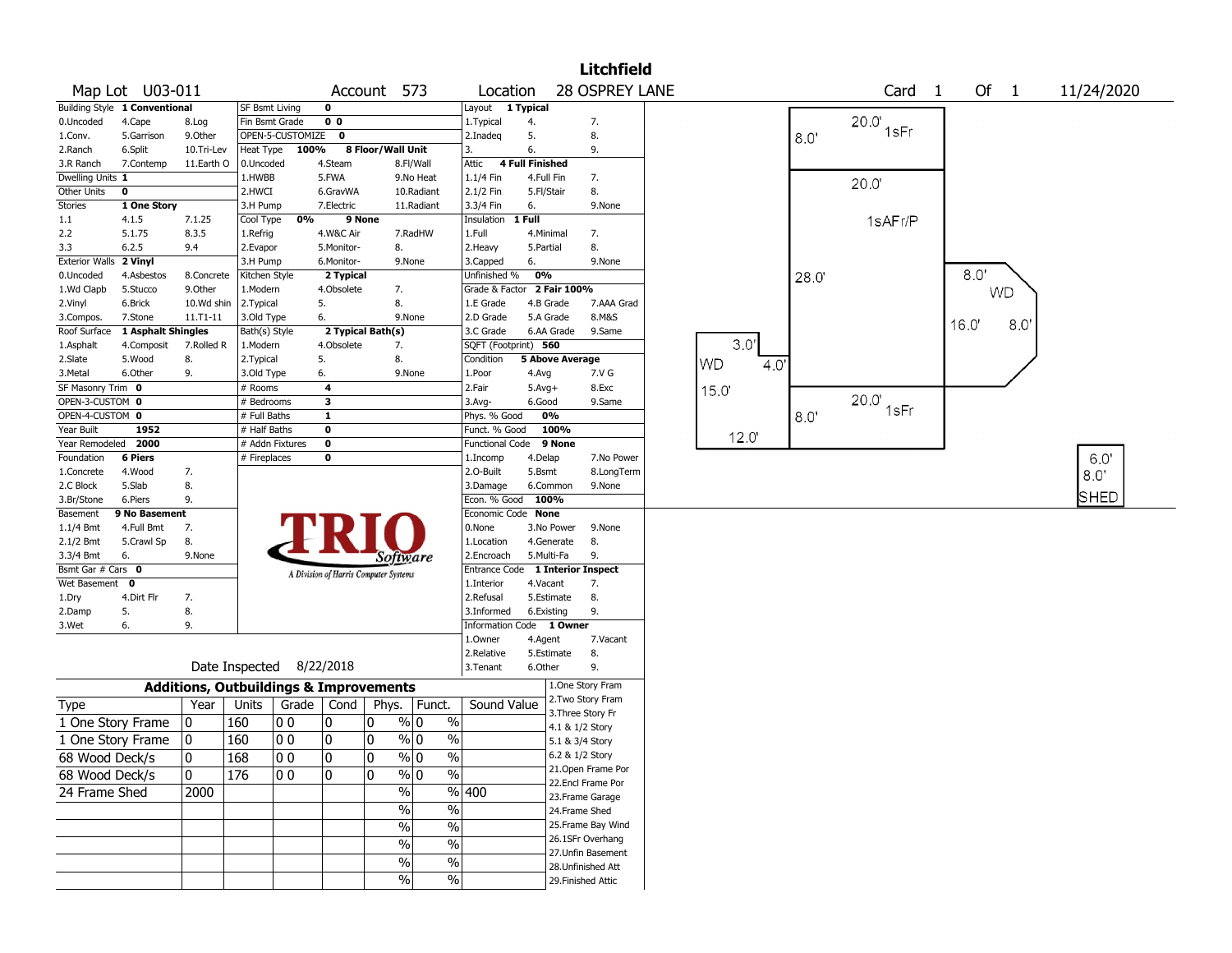|                                | Map Lot U03-012                                | Account 1541 | Location                      |                          | <b>45 WARREN LANE</b>  |                                          |             |                          | Card <sub>1</sub>    | Of $1$        |                          | 11/24/2020                         |
|--------------------------------|------------------------------------------------|--------------|-------------------------------|--------------------------|------------------------|------------------------------------------|-------------|--------------------------|----------------------|---------------|--------------------------|------------------------------------|
| ROWE, HOWARD P                 |                                                |              |                               | <b>Property Data</b>     |                        |                                          |             | <b>Assessment Record</b> |                      |               |                          |                                    |
| <b>45 WARREN LANE</b>          |                                                |              | Neighborhood 219 Warren Lane  |                          |                        | Year                                     | Land        |                          | <b>Buildings</b>     |               | Exempt                   | <b>Total</b>                       |
|                                | LITCHFIELD ME 04350                            |              |                               |                          |                        | 2007                                     |             | 52,080                   |                      | 18,075        | 13,000                   | 57,155                             |
|                                |                                                |              | Tree Growth Year              | $\mathbf 0$              |                        | 2008                                     |             | 52,080                   |                      | 18,065        | 12,350                   | 57,795                             |
|                                |                                                |              | X Coordinate<br>Y Coordinate  |                          | 0<br>0                 | 2009                                     |             | 69,580                   |                      | 23,870        | 9,500                    | 83,950                             |
| B7892P170                      |                                                |              | Zone/Land Use                 | <b>24 Pleasant Pond</b>  |                        |                                          |             |                          |                      |               |                          |                                    |
|                                |                                                |              |                               |                          |                        | 2010                                     |             | 69,580                   |                      | 31,346        | 10,000                   | 90,926                             |
|                                |                                                |              | Secondary Zone                |                          |                        | 2011                                     |             | 69,580                   |                      | 31,160        | 10,000                   | 90,740                             |
|                                |                                                |              |                               |                          |                        | 2012                                     |             | 69,580                   |                      | 31,160        | 10,000                   | 90,740                             |
|                                |                                                |              | Topography 2 Rolling          |                          |                        | 2013                                     |             | 69,580                   |                      | 31,160        | 10,000                   | 90,740                             |
|                                |                                                |              | 1.Level                       | 4.Below St               | 7.Res Protec           | 2014                                     |             | 69,580                   |                      | 30,993        | 10,000                   | 90,573                             |
|                                |                                                |              | 2.Rolling<br>3.Above St       | 5.Low<br>6.Swampy        | 8.<br>9.               | 2015                                     |             | 69,580                   |                      | 30,993        | 10,000                   | 90,573                             |
|                                |                                                |              | 4 Drilled Well<br>Utilities   |                          | <b>6 Septic System</b> | 2016                                     |             | 69,580                   |                      | 45,518        | 15,000                   | 100,098                            |
|                                |                                                |              | 1.Public                      | 4.Dr Well                | 7.Cesspool             | 2017                                     |             | 69,580                   |                      | 45,518        | 20,000                   | 95,098                             |
|                                |                                                |              | 2. Water                      | 5.Dug Well               | 8.Lake/Pond            | 2018                                     |             | 69,580                   |                      | 45,518        | 19,200                   | 95,898                             |
|                                |                                                |              | 3.Sewer<br>3 Gravel<br>Street | 6.Septic                 | 9.None                 | 2019                                     |             | 98,700                   |                      | 100,500       | 20,000                   | 179,200                            |
|                                |                                                |              |                               |                          |                        | 2020                                     |             | 98,700                   |                      | 100,500       | 25,000                   | 174,200                            |
|                                |                                                |              | 1.Paved                       | 4.Proposed               | 7.                     |                                          |             |                          | <b>Land Data</b>     |               |                          |                                    |
|                                |                                                |              | 2.Semi Imp<br>3.Gravel<br>6.  | 5.R/O/W                  | 8.<br>9.None           | <b>Front Foot</b>                        | <b>Type</b> |                          | <b>Effective</b>     |               | <b>Influence</b>         | <b>Influence</b>                   |
|                                |                                                |              |                               |                          | 0                      | 11.1-100                                 |             | Frontage                 | <b>Depth</b>         | <b>Factor</b> | Code<br>%                | <b>Codes</b><br>1.Unimproved       |
|                                | Inspection Witnessed By:                       |              |                               |                          | $\mathbf 0$            | 12.101-200                               |             |                          |                      |               | %                        | 2.Excess Frtg                      |
|                                |                                                |              |                               | <b>Sale Data</b>         |                        | $13.201+$<br>14.                         |             |                          |                      |               | %<br>$\frac{9}{6}$       | 3. Topography<br>4.Size/Shape      |
| X                              |                                                | Date         | Sale Date                     |                          | 3/31/2004              | 15.                                      |             |                          |                      |               | %                        | 5.Access                           |
| No./Date                       | Description                                    | Date Insp.   | Price<br>Sale Type            | 2 Land & Buildings       | 44,000                 |                                          |             |                          |                      |               | %<br>%                   | 6.Restriction<br>7. Right of Way   |
|                                |                                                |              | 1.Land                        | 4.MFG UNIT               | 7.                     | <b>Square Foot</b>                       |             |                          | <b>Square Feet</b>   |               |                          | 8.View/Environ                     |
|                                |                                                |              | 2.L & B                       | 5.Other                  | 8.                     | 16.Regular Lot                           |             |                          |                      |               | $\frac{9}{6}$            | 9.Fract Share<br><b>Acres</b>      |
|                                |                                                |              | 3.Building<br>6.              |                          | 9.                     | 17.Secondary Lot                         |             |                          |                      |               | %<br>$\frac{9}{6}$       | 30. Frontage 1                     |
|                                |                                                |              | Financing                     | 9 Unknown                |                        | 18. Excess Land<br>19.Condominium        |             |                          |                      |               | $\overline{\frac{9}{6}}$ | 31. Frontage 2                     |
|                                |                                                |              | 1.Convent                     | 4.Seller                 | 7.                     | 20.Miscellaneous                         |             |                          |                      |               | $\frac{9}{6}$            | 32. Tillable                       |
| Notes:                         |                                                |              | 2.FHA/VA                      | 5.Private                | 8.                     |                                          |             |                          |                      |               | $\overline{\frac{9}{6}}$ | 33.Tillable<br>34.Softwood F&O     |
| '16 adjust foundation to shell |                                                |              | 3.Assumed                     | 6.Cash                   | 9.Unknown              |                                          |             |                          |                      |               | %                        | 35. Mixed Wood F&O                 |
|                                | 8/30/10-PERMIT #10-077-SFR/REMOVE OLD SFR WHEN |              | Validity                      | <b>2 Related Parties</b> |                        | <b>Fract. Acre</b><br>21. Houselot (Frac |             |                          | <b>Acreage/Sites</b> |               |                          | 36.Hardwood F&O                    |
| COMPLETED.                     |                                                |              | 1.Valid                       | 4.Split                  | 7.Renovate             | 22.Baselot(Fract)                        | 21          |                          | 0.31                 | 100           | %<br>0<br>$\overline{0}$ | 37.Softwood TG                     |
|                                | 8/10/2011-P.Dow-left card-child only home.     |              | 2.Related                     | 5.Partial                | 8.Other                | 23.                                      | 44          |                          | 1.00                 | 100           | %<br>%                   | 38. Mixed Wood TG                  |
|                                |                                                |              | 3.Distress                    | 6.Exempt                 | 9.                     | <b>Acres</b>                             |             |                          |                      |               | $\frac{9}{6}$            | 39.Hardwood TG                     |
|                                |                                                |              | Verified                      | <b>5 Public Record</b>   |                        | 24. Houselot                             |             |                          |                      |               | %                        | 40. Wasteland                      |
|                                |                                                |              | 1.Buyer                       | 4.Agent                  | 7.Family               | 25.Baselot                               |             |                          |                      |               | $\frac{9}{6}$            | 41.Gravel Pit                      |
|                                |                                                |              | 2.Seller                      | 5.Pub Rec                | 8.Other                | 26.Rear 1                                |             |                          |                      |               | $\frac{9}{6}$            | 42. Mobile Home Si<br>43.Camp Site |
|                                |                                                |              | 3.Lender                      | 6.MLS                    | 9.                     | 27.Rear 2                                |             |                          |                      |               |                          | 44.Lot Improvemen                  |
| <b>Litchfield</b>              |                                                |              |                               |                          |                        | 28. Rear 3                               |             |                          | <b>Total Acreage</b> | 0.31          |                          |                                    |
|                                |                                                |              |                               |                          |                        | 29. Rear 4                               |             |                          |                      |               |                          | 45.Access Right<br>46.Golf Course  |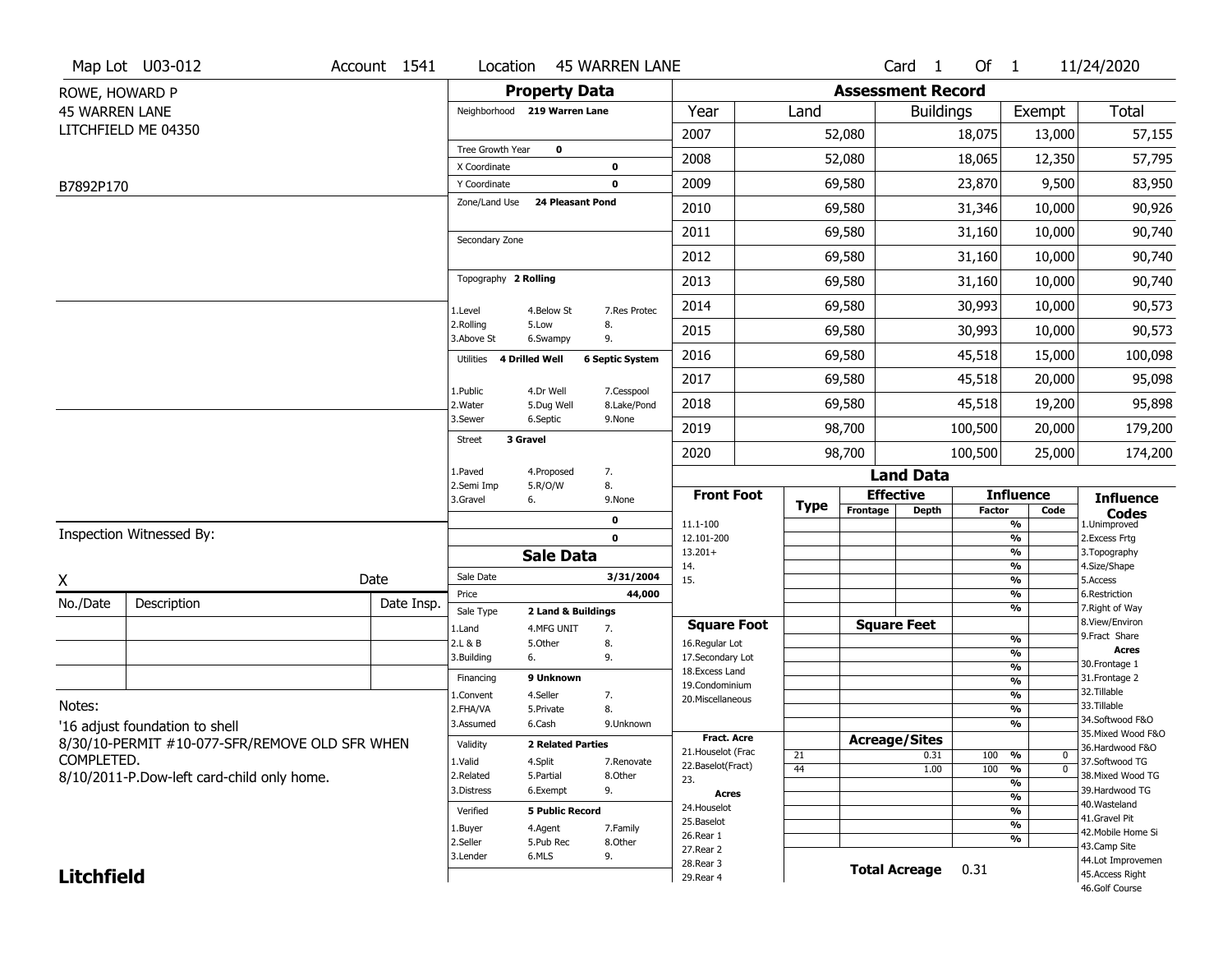|                       |                               |              |                       |                                                   |                |                                       |                |                             |            |                 | <b>Litchfield</b>     |           |           |                |                   |      |                |            |       |
|-----------------------|-------------------------------|--------------|-----------------------|---------------------------------------------------|----------------|---------------------------------------|----------------|-----------------------------|------------|-----------------|-----------------------|-----------|-----------|----------------|-------------------|------|----------------|------------|-------|
|                       | Map Lot U03-012               |              |                       |                                                   |                | Account 1541                          |                | Location                    |            |                 | <b>45 WARREN LANE</b> |           |           |                | Card <sub>1</sub> | Of 1 |                | 11/24/2020 |       |
|                       | Building Style 1 Conventional |              | <b>SF Bsmt Living</b> |                                                   | $\mathbf 0$    |                                       |                | Layout 1 Typical            |            |                 |                       |           |           |                |                   |      |                |            |       |
| 0.Uncoded             | 4.Cape                        | 8.Log        | Fin Bsmt Grade        |                                                   | 0 <sub>0</sub> |                                       |                | 1. Typical                  | 4.         |                 | 7.                    |           |           |                |                   |      |                |            |       |
| 1.Conv.               | 5.Garrison                    | 9.Other      |                       | OPEN-5-CUSTOMIZE                                  | $\bf{0}$       |                                       |                | 2.Inadeg                    | 5.         |                 | 8.                    |           |           | 12.0'          |                   |      |                |            |       |
| 2.Ranch               | 6.Split                       | 10.Tri-Lev   | Heat Type             | 100%                                              |                | 1 Hot Water BB                        |                | 3.                          | 6.         |                 | 9.                    |           |           |                |                   |      |                |            |       |
| 3.R Ranch             | 7.Contemp                     | 11.Earth O   | 0.Uncoded             |                                                   | 4.Steam        |                                       | 8.Fl/Wall      | Attic                       | 9 None     |                 |                       |           |           |                |                   |      |                |            |       |
| Dwelling Units 1      |                               |              | 1.HWBB                |                                                   | 5.FWA          |                                       | 9.No Heat      | 1.1/4 Fin                   | 4.Full Fin |                 | 7.                    |           |           | 16.0'          |                   |      |                |            |       |
| Other Units           | 0                             |              | 2.HWCI                |                                                   | 6.GravWA       |                                       | 10.Radiant     | 2.1/2 Fin                   | 5.Fl/Stair |                 | 8.                    |           |           |                |                   |      |                |            |       |
| Stories               | 7 One & 1/4 Story             |              | 3.H Pump              |                                                   | 7.Electric     |                                       | 11.Radiant     | 3.3/4 Fin                   | 6.         |                 | 9.None                |           |           |                |                   |      |                |            |       |
| $1.1\,$               | 4.1.5                         | 7.1.25       | Cool Type             | 0%                                                |                | 9 None                                |                | Insulation                  | 1 Full     |                 |                       |           |           | 31.0           |                   |      |                |            |       |
| 2.2                   | 5.1.75                        | 8.3.5        | 1.Refrig              |                                                   | 4.W&C Air      |                                       | 7.RadHW        | 1.Full                      | 4.Minimal  |                 | 7.                    |           | 12.0      |                |                   |      | 6.0"           | 20.0       |       |
| 3.3                   | 6.2.5                         | 9.4          | 2.Evapor              |                                                   | 5.Monitor-     | 8.                                    |                | 2. Heavy                    | 5.Partial  |                 | 8.                    |           |           |                |                   |      |                |            |       |
| <b>Exterior Walls</b> | 5 Stucco                      |              | 3.H Pump              |                                                   | 6.Monitor-     |                                       | 9.None         | 3.Capped                    | 6.         |                 | 9.None                |           |           | BunkHse/B(1/2) |                   |      | $12.0^{\circ}$ |            |       |
| 0.Uncoded             | 4.Asbestos                    | 8.Concrete   | Kitchen Style         |                                                   | 2 Typical      |                                       |                | Unfinished %                | 0%         |                 |                       |           | 15.0'     |                |                   |      |                |            |       |
| 1.Wd Clapb            | 5.Stucco                      | 9.0ther      | 1.Modern              |                                                   | 4.Obsolete     | 7.                                    |                | Grade & Factor              |            | 3 Average 100%  |                       |           |           |                |                   |      | 1sBFr          |            |       |
| 2.Vinyl               | 6.Brick                       | 10.Wd shin   | 2.Typical             |                                                   | 5.             | 8.                                    |                | 1.E Grade                   |            | 4.B Grade       | 7.AAA Grad            |           |           |                |                   |      |                |            |       |
| 3.Compos.             | 7.Stone                       | $11.71 - 11$ | 3.Old Type            |                                                   | 6.             |                                       | 9.None         | 2.D Grade                   |            | 5.A Grade       | 8.M&S                 |           |           | 24.0'          |                   |      |                | 1 1/4sBFr  |       |
| Roof Surface          | 1 Asphalt Shingles            |              | Bath(s) Style         |                                                   |                | 2 Typical Bath(s)                     |                | 3.C Grade                   |            | 6.AA Grade      | 9.Same                |           | <b>WD</b> |                |                   |      |                |            |       |
| 1.Asphalt             | 4.Composit                    | 7.Rolled R   | 1.Modern              |                                                   | 4.Obsolete     | 7.                                    |                | SQFT (Footprint) 760        |            |                 |                       |           | 6.0'      |                |                   |      |                |            | 38.0' |
| 2.Slate               | 5.Wood                        | 8.           | 2. Typical            |                                                   | 5.             | 8.                                    |                | Condition                   | 4 Average  |                 |                       |           | 10.0'     |                |                   |      |                |            |       |
| 3.Metal               | 6.Other                       | 9.           | 3.Old Type            |                                                   | 6.             |                                       | 9.None         | 1.Poor                      | 4.Avg      |                 | 7.V G                 |           |           |                |                   |      |                |            |       |
| SF Masonry Trim 0     |                               |              | # Rooms               |                                                   | $\mathbf 0$    |                                       |                | 2.Fair                      | $5.Avg+$   |                 | 8.Exc                 |           |           |                |                   |      |                |            |       |
| OPEN-3-CUSTOM 0       |                               |              | # Bedrooms            |                                                   | 0              |                                       |                | 3.Avg-                      | 6.Good     |                 | 9.Same                |           |           |                |                   |      |                |            |       |
| OPEN-4-CUSTOM 0       |                               |              | # Full Baths          |                                                   | 1              |                                       |                | Phys. % Good                |            | 0%              |                       |           |           |                |                   |      |                |            |       |
| Year Built            | 2017                          |              | # Half Baths          |                                                   | 0              |                                       |                | Funct. % Good               |            | 85%             |                       |           |           |                |                   |      |                |            |       |
| Year Remodeled        | 0                             |              |                       | # Addn Fixtures                                   | $\mathbf 0$    |                                       |                | <b>Functional Code</b>      |            | 1 Incomplete    |                       | 10.0'     |           |                |                   |      |                |            |       |
| Foundation            | 1 Concrete                    |              | # Fireplaces          |                                                   | 0              |                                       |                | 1.Incomp                    | 4.Delap    |                 | 7.No Power            | 8.0'      |           |                |                   |      |                |            |       |
| 1.Concrete            | 4.Wood                        | 7.           |                       |                                                   |                |                                       |                | 2.O-Built                   | 5.Bsmt     |                 | 8.LongTerm            | <b>WD</b> |           |                |                   |      |                |            |       |
| 2.C Block             | 5.Slab                        | 8.           |                       |                                                   |                |                                       |                | 3.Damage                    |            | 6.Common        | 9.None                |           |           |                |                   |      |                |            |       |
| 3.Br/Stone            | 6.Piers                       | 9.           |                       |                                                   |                |                                       |                | Econ. % Good                | 100%       |                 |                       |           |           |                |                   |      |                |            |       |
| Basement              | <b>4 Full Basement</b>        |              |                       |                                                   |                |                                       |                | Economic Code None          |            |                 |                       |           |           |                |                   |      |                |            |       |
| $1.1/4$ Bmt           | 4.Full Bmt                    | 7.           |                       |                                                   |                |                                       |                | 0.None                      |            | 3.No Power      | 9.None                |           |           |                |                   |      |                |            |       |
| 2.1/2 Bmt             | 5.Crawl Sp                    | 8.           |                       |                                                   |                |                                       |                | 1.Location                  |            | 4.Generate      | 8.                    |           |           |                |                   |      |                |            |       |
| 3.3/4 Bmt             | 6.                            | 9.None       |                       |                                                   |                | Software                              |                | 2.Encroach                  |            | 5.Multi-Fa      | 9.                    |           |           |                |                   |      |                |            |       |
| Bsmt Gar # Cars 0     |                               |              |                       |                                                   |                | A Division of Harris Computer Systems |                | Entrance Code               |            | 5 Estimated     |                       |           |           |                |                   |      |                |            |       |
| Wet Basement          | 1 Dry Basement                |              |                       |                                                   |                |                                       |                | 1.Interior                  | 4.Vacant   |                 | 7.                    |           |           |                |                   |      |                |            |       |
| 1.Dry                 | 4.Dirt Flr                    | 7.           |                       |                                                   |                |                                       |                | 2.Refusal                   |            | 5.Estimate      | 8.                    |           |           |                |                   |      |                |            |       |
| 2.Damp                | 5.                            | 8.           |                       |                                                   |                |                                       |                | 3.Informed                  | 6.Existing |                 | 9.                    |           |           |                |                   |      |                |            |       |
| 3.Wet                 | 6.                            | 9.           |                       |                                                   |                |                                       |                | Information Code 5 Estimate |            |                 |                       |           |           |                |                   |      |                |            |       |
|                       |                               |              |                       |                                                   |                |                                       |                | 1.0wner                     | 4.Agent    |                 | 7.Vacant              |           |           |                |                   |      |                |            |       |
|                       |                               |              |                       |                                                   |                |                                       |                | 2.Relative                  |            | 5.Estimate      | 8.                    |           |           |                |                   |      |                |            |       |
|                       |                               |              | Date Inspected        |                                                   | 8/28/2018      |                                       |                | 3.Tenant                    | 6.Other    |                 | 9.                    |           |           |                |                   |      |                |            |       |
|                       |                               |              |                       | <b>Additions, Outbuildings &amp; Improvements</b> |                |                                       |                |                             |            |                 | 1.One Story Fram      |           |           |                |                   |      |                |            |       |
| <b>Type</b>           |                               | Year         | Units                 | Grade   Cond                                      |                | Phys.                                 | Funct.         | Sound Value                 |            |                 | 2. Two Story Fram     |           |           |                |                   |      |                |            |       |
|                       |                               |              |                       |                                                   |                |                                       |                |                             |            |                 | 3. Three Story Fr     |           |           |                |                   |      |                |            |       |
| 38 1 Story Bsmt       |                               | 0            | 72                    | 00                                                | 10             | 0                                     | $\%$ 0<br>$\%$ |                             |            | 4.1 & 1/2 Story |                       |           |           |                |                   |      |                |            |       |
| 94 Bunkhouse          |                               | 1950         | 552                   | 2 100                                             | $ 2\rangle$    | 0                                     | % 100<br>$\%$  |                             |            | 5.1 & 3/4 Story |                       |           |           |                |                   |      |                |            |       |
| 68 Wood Deck/s        |                               | $\mathbf 0$  | 60                    | 2 100                                             | 2              | 0                                     | % 100<br>$\%$  |                             |            | 6.2 & 1/2 Story |                       |           |           |                |                   |      |                |            |       |
| 68 Wood Deck/s        |                               | $2010$ 80    |                       | 2 100                                             | 4              | 0                                     | % 100 %        |                             |            |                 | 21. Open Frame Por    |           |           |                |                   |      |                |            |       |
|                       |                               |              |                       |                                                   |                |                                       |                |                             |            |                 | 22.Encl Frame Por     |           |           |                |                   |      |                |            |       |
|                       | 27 Unfin Basement             | 1950 276     |                       | 2 100                                             | 12             | 0                                     | $%100$ %       |                             |            |                 | 23. Frame Garage      |           |           |                |                   |      |                |            |       |
|                       |                               |              |                       |                                                   |                | $\frac{0}{0}$                         | $\%$           |                             |            | 24.Frame Shed   |                       |           |           |                |                   |      |                |            |       |
|                       |                               |              |                       |                                                   |                | $\%$                                  | $\%$           |                             |            |                 | 25. Frame Bay Wind    |           |           |                |                   |      |                |            |       |
|                       |                               |              |                       |                                                   |                | $\%$                                  |                |                             |            |                 | 26.1SFr Overhang      |           |           |                |                   |      |                |            |       |
|                       |                               |              |                       |                                                   |                |                                       | $\%$           |                             |            |                 | 27.Unfin Basement     |           |           |                |                   |      |                |            |       |
|                       |                               |              |                       |                                                   |                | $\%$                                  | $\%$           |                             |            |                 | 28. Unfinished Att    |           |           |                |                   |      |                |            |       |
|                       |                               |              |                       |                                                   |                | %                                     | $\%$           |                             |            |                 | 29. Finished Attic    |           |           |                |                   |      |                |            |       |
|                       |                               |              |                       |                                                   |                |                                       |                |                             |            |                 |                       |           |           |                |                   |      |                |            |       |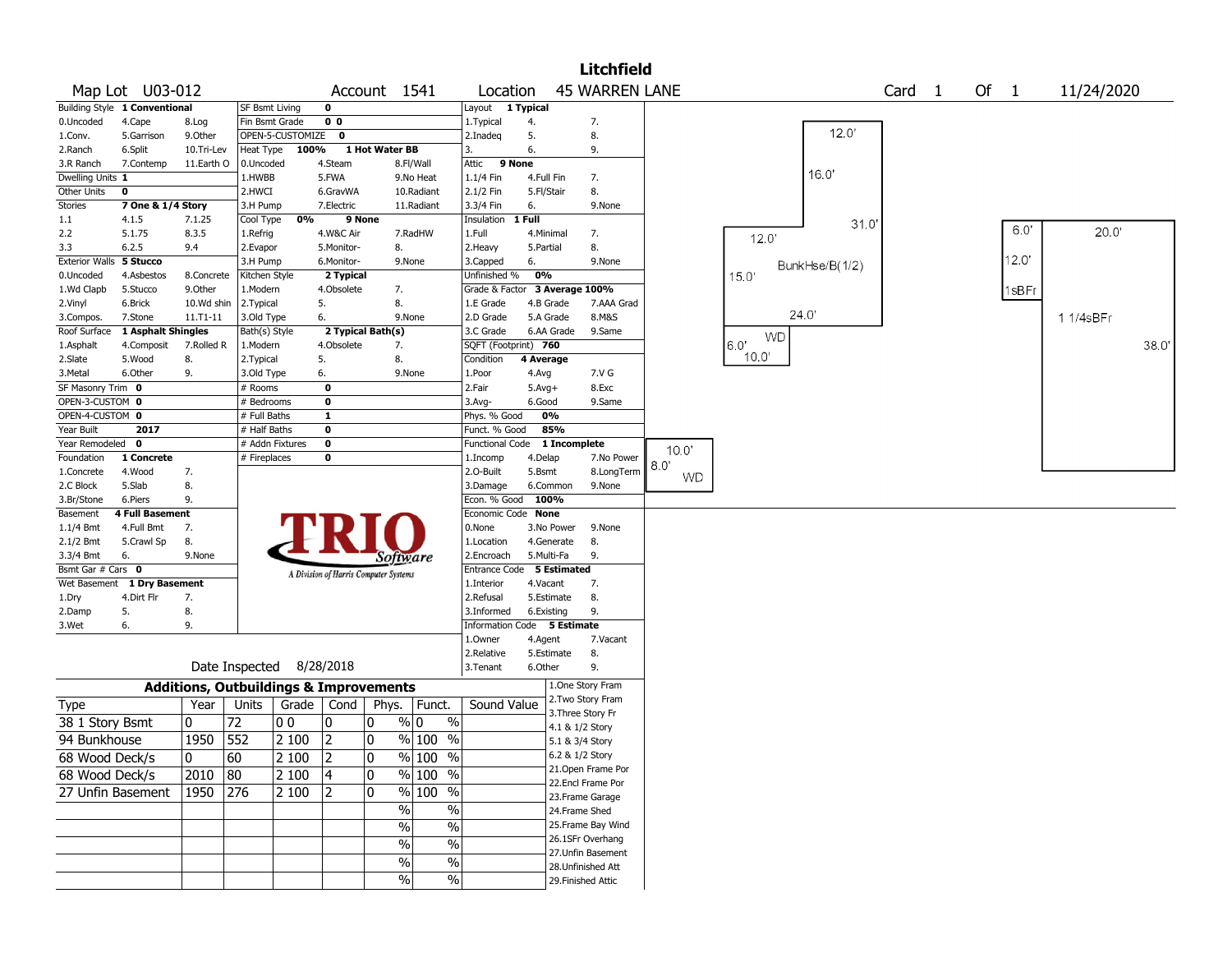|                        | Map Lot U03-013                          | Account 1438 | Location                     |                                  | 47 WARREN LANE             |                                   |             |                          | Card <sub>1</sub>    | Of $1$        |                             | 11/24/2020                          |
|------------------------|------------------------------------------|--------------|------------------------------|----------------------------------|----------------------------|-----------------------------------|-------------|--------------------------|----------------------|---------------|-----------------------------|-------------------------------------|
|                        | STUPINSKI, JENIFER R                     |              |                              | <b>Property Data</b>             |                            |                                   |             | <b>Assessment Record</b> |                      |               |                             |                                     |
|                        | <b>26 TOPSHAM CROSSING</b>               |              | Neighborhood 219 Warren Lane |                                  |                            | Year                              | Land        |                          | <b>Buildings</b>     |               | Exempt                      | Total                               |
|                        | TOPSHAM ME 04086                         |              |                              |                                  |                            | 2007                              |             | 55,400                   |                      | 67,129        | 0                           | 122,529                             |
|                        |                                          |              | Tree Growth Year             | $\mathbf 0$                      |                            | 2008                              |             | 55,400                   |                      | 66,300        | $\Omega$                    | 121,700                             |
|                        | B7185P193 B10759P84 B11314P264           |              | X Coordinate<br>Y Coordinate |                                  | $\mathbf 0$<br>$\mathbf 0$ | 2009                              |             | 72,900                   |                      | 85,422        | 0                           | 158,322                             |
| <b>Previous Owner</b>  |                                          |              | Zone/Land Use                | <b>24 Pleasant Pond</b>          |                            | 2010                              |             | 72,900                   |                      | 60,615        | 0                           | 133,515                             |
|                        | STUPINSKI, MATTHEW C                     |              |                              |                                  |                            |                                   |             |                          |                      |               |                             |                                     |
|                        | STUPINSKI, JENIFER R                     |              | Secondary Zone               |                                  |                            | 2011                              |             | 72,900                   |                      | 42,297        | 0                           | 115,197                             |
|                        | <b>55 CATHANCE ROAD</b>                  |              |                              |                                  |                            | 2012                              |             | 72,900                   |                      | 42,297        | $\pmb{0}$                   | 115,197                             |
|                        | TOPSHAM ME 04086<br>Sale Date: 2/19/2013 |              | Topography 2 Rolling         |                                  |                            | 2013                              |             | 72,900                   |                      | 42,282        | 0                           | 115,182                             |
| Previous Owner         |                                          |              | 1.Level                      | 4.Below St                       | 7.Res Protec               | 2014                              |             | 72,900                   |                      | 42,216        | 0                           | 115,116                             |
| WHITNEY, KEVIN         |                                          |              | 2.Rolling<br>3.Above St      | 5.Low<br>6.Swampy                | 8.<br>9.                   | 2015                              |             | 72,900                   |                      | 42,201        | 0                           | 115,101                             |
| <b>29 TRUFANT LANE</b> |                                          |              | Utilities                    | 4 Drilled Well                   | <b>6 Septic System</b>     | 2016                              |             | 72,900                   |                      | 42,201        | $\mathbf{0}$                | 115,101                             |
|                        | TOPSHAM ME 04086                         |              | 1.Public                     | 4.Dr Well                        | 7.Cesspool                 | 2017                              |             | 72,900                   |                      | 42,186        | 0                           | 115,086                             |
|                        | Sale Date: 6/21/2011                     |              | 2. Water                     | 5.Dug Well                       | 8.Lake/Pond                | 2018                              |             | 72,900                   |                      | 42,120        | 0                           | 115,020                             |
|                        |                                          |              | 3.Sewer                      | 6.Septic                         | 9.None                     | 2019                              |             | 97,500                   |                      | 49,300        | 0                           | 146,800                             |
|                        |                                          |              | <b>Street</b>                | 3 Gravel                         |                            | 2020                              |             | 97,500                   |                      | 49,300        | $\mathbf 0$                 | 146,800                             |
|                        |                                          |              | 1.Paved                      | 4.Proposed                       | 7.                         |                                   |             |                          | <b>Land Data</b>     |               |                             |                                     |
|                        |                                          |              | 2.Semi Imp<br>3.Gravel       | 5.R/O/W<br>6.                    | 8.<br>9.None               | <b>Front Foot</b>                 |             |                          | <b>Effective</b>     |               | <b>Influence</b>            | <b>Influence</b>                    |
|                        |                                          |              |                              |                                  | 0                          | 11.1-100                          | <b>Type</b> | Frontage                 | <b>Depth</b>         | <b>Factor</b> | Code<br>%                   | <b>Codes</b><br>1.Unimproved        |
|                        | Inspection Witnessed By:                 |              |                              |                                  | $\mathbf 0$                | 12.101-200                        |             |                          |                      |               | %                           | 2.Excess Frtg                       |
|                        |                                          |              |                              | <b>Sale Data</b>                 |                            | $13.201+$<br>14.                  |             |                          |                      |               | %<br>%                      | 3. Topography<br>4.Size/Shape       |
| χ                      |                                          | Date         | Sale Date                    |                                  | 2/19/2013                  | 15.                               |             |                          |                      |               | %                           | 5.Access                            |
| No./Date               | Description                              | Date Insp.   | Price                        |                                  |                            |                                   |             |                          |                      |               | %<br>%                      | 6.Restriction<br>7. Right of Way    |
|                        |                                          |              | Sale Type<br>1.Land          | 2 Land & Buildings<br>4.MFG UNIT | 7.                         | <b>Square Foot</b>                |             |                          | <b>Square Feet</b>   |               |                             | 8.View/Environ                      |
|                        |                                          |              | 2.L & B                      | 5.Other                          | 8.                         | 16.Regular Lot                    |             |                          |                      |               | %                           | 9. Fract Share<br><b>Acres</b>      |
|                        |                                          |              | 3.Building                   | 6.                               | 9.                         | 17.Secondary Lot                  |             |                          |                      |               | %<br>$\frac{9}{6}$          | 30.Frontage 1                       |
|                        |                                          |              | Financing                    | 9 Unknown                        |                            | 18. Excess Land<br>19.Condominium |             |                          |                      |               | $\frac{9}{6}$               | 31. Frontage 2                      |
|                        |                                          |              | 1.Convent                    | 4.Seller                         | 7.                         | 20.Miscellaneous                  |             |                          |                      |               | $\frac{9}{6}$               | 32.Tillable                         |
| Notes:                 |                                          |              | 2.FHA/VA                     | 5.Private                        | 8.                         |                                   |             |                          |                      |               | $\frac{9}{6}$               | 33.Tillable<br>34.Softwood F&O      |
|                        |                                          |              | 3.Assumed                    | 6.Cash                           | 9.Unknown                  |                                   |             |                          |                      |               | %                           | 35. Mixed Wood F&O                  |
|                        |                                          |              | Validity                     | 8 Other Non Valid                |                            | Fract. Acre<br>21. Houselot (Frac |             |                          | <b>Acreage/Sites</b> |               |                             | 36.Hardwood F&O                     |
|                        |                                          |              | 1.Valid                      | 4.Split                          | 7.Renovate                 | 22.Baselot(Fract)                 | 21<br>44    |                          | 0.30<br>1.00         | 100<br>100    | %<br>0<br>%<br>$\mathbf{0}$ | 37.Softwood TG                      |
|                        |                                          |              | 2.Related                    | 5.Partial                        | 8.Other                    | 23.                               |             |                          |                      |               | $\frac{9}{6}$               | 38. Mixed Wood TG                   |
|                        |                                          |              | 3.Distress                   | 6.Exempt                         | 9.                         | <b>Acres</b>                      |             |                          |                      |               | $\frac{9}{6}$               | 39.Hardwood TG                      |
|                        |                                          |              | Verified                     | <b>5 Public Record</b>           |                            | 24. Houselot                      |             |                          |                      |               | %                           | 40. Wasteland                       |
|                        |                                          |              | 1.Buyer                      | 4.Agent                          | 7.Family                   | 25.Baselot                        |             |                          |                      |               | $\frac{9}{6}$               | 41.Gravel Pit<br>42. Mobile Home Si |
|                        |                                          |              | 2.Seller                     | 5.Pub Rec                        | 8.Other                    | 26.Rear 1<br>27. Rear 2           |             |                          |                      |               | %                           | 43.Camp Site                        |
|                        |                                          |              | 3.Lender                     | 6.MLS                            | 9.                         | 28. Rear 3                        |             |                          |                      |               |                             | 44.Lot Improvemen                   |
| <b>Litchfield</b>      |                                          |              |                              |                                  |                            | 29. Rear 4                        |             |                          | <b>Total Acreage</b> | 0.30          |                             | 45.Access Right                     |
|                        |                                          |              |                              |                                  |                            |                                   |             |                          |                      |               |                             | 46.Golf Course                      |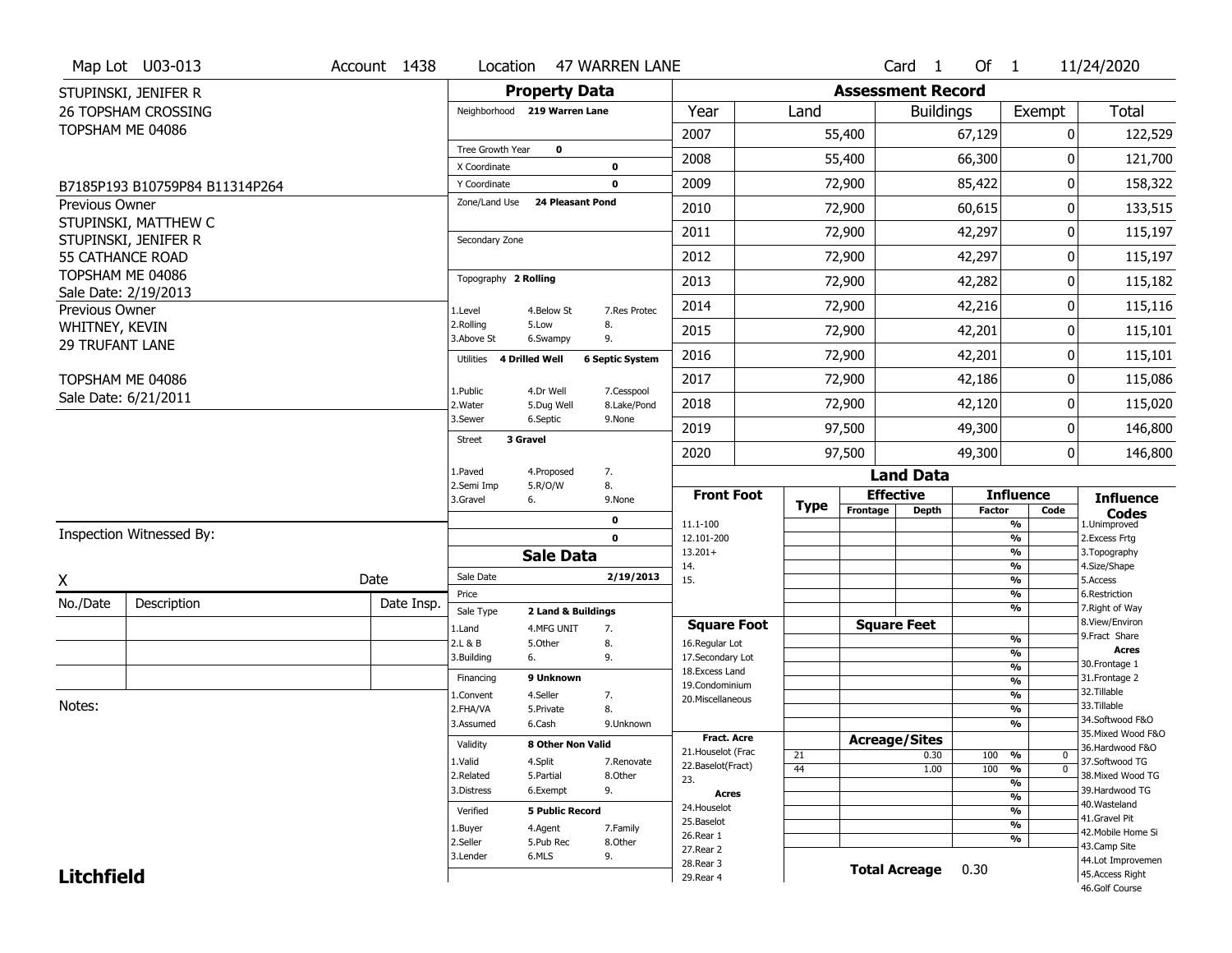|                        |                    |            |                                                   |                  |                                       |                    |                          |                             |            |            | Litchfield            |             |  |                   |           |      |        |            |  |
|------------------------|--------------------|------------|---------------------------------------------------|------------------|---------------------------------------|--------------------|--------------------------|-----------------------------|------------|------------|-----------------------|-------------|--|-------------------|-----------|------|--------|------------|--|
|                        | Map Lot U03-013    |            |                                                   |                  |                                       | Account 1438       |                          | Location                    |            |            | <b>47 WARREN LANE</b> |             |  | Card <sub>1</sub> |           | Of 1 |        | 11/24/2020 |  |
| Building Style 2 Ranch |                    |            | SF Bsmt Living                                    |                  | 0                                     |                    |                          | Layout 1 Typical            |            |            |                       |             |  |                   |           |      |        |            |  |
| 0.Uncoded              | 4.Cape             | 8.Log      | Fin Bsmt Grade                                    |                  | 0 <sub>0</sub>                        |                    |                          | 1. Typical                  | 4.         |            | 7.                    |             |  |                   |           |      | 18.0"  |            |  |
| 1.Conv.                | 5.Garrison         | 9.0ther    |                                                   | OPEN-5-CUSTOMIZE | $\mathbf 0$                           |                    |                          | 2.Inadeq                    | 5.         |            | 8.                    |             |  | 12.0              |           |      |        |            |  |
| 2.Ranch                | 6.Split            | 10.Tri-Lev | Heat Type                                         | 100%             |                                       | 13 Monitor-Propane |                          | 3.                          | 6.         |            | 9.                    |             |  |                   |           |      |        |            |  |
| 3.R Ranch              | 7.Contemp          | 11.Earth O | 0.Uncoded                                         |                  | 4.Steam                               |                    | 8.Fl/Wall                | 9 None<br>Attic             |            |            |                       |             |  | 12.0              |           |      | 1sFr/P |            |  |
| Dwelling Units 1       |                    |            | 1.HWBB                                            |                  | 5.FWA                                 |                    | 9.No Heat                | 1.1/4 Fin                   |            | 4.Full Fin | 7.                    |             |  |                   |           |      |        |            |  |
| Other Units            | 0                  |            | 2.HWCI                                            |                  | 6.GravWA                              |                    | 10.Radiant               | 2.1/2 Fin                   | 5.Fl/Stair |            | 8.                    |             |  | 1sFr              |           |      |        |            |  |
| <b>Stories</b>         | 1 One Story        |            | 3.H Pump                                          |                  | 7.Electric                            |                    | 11.Radiant               | 3.3/4 Fin                   | 6.         |            | 9.None                |             |  |                   |           |      |        |            |  |
| 1.1                    | 4.1.5              | 7.1.25     | Cool Type                                         | 0%               | 9 None                                |                    |                          | Insulation                  | 1 Full     |            |                       |             |  |                   |           |      |        | 28.0       |  |
| 2.2                    | 5.1.75             | 8.3.5      | 1.Refrig                                          |                  | 4.W&C Air                             |                    | 7.RadHW                  | 1.Full                      |            | 4.Minimal  | 7.                    |             |  | 11.0'             |           |      |        |            |  |
| 3.3                    | 6.2.5              | 9.4        | 2.Evapor                                          |                  | 5.Monitor-                            | 8.                 |                          | 2. Heavy                    | 5.Partial  |            | 8.                    |             |  |                   |           |      |        |            |  |
| <b>Exterior Walls</b>  | 2 Vinyl            |            | 3.H Pump                                          |                  | 6.Monitor-                            |                    | 9.None                   | 3.Capped                    | 6.         |            | 9.None                |             |  |                   | <b>WD</b> |      |        |            |  |
| 0.Uncoded              | 4.Asbestos         | 8.Concrete | Kitchen Style                                     |                  | 2 Typical                             |                    |                          | Unfinished %                | 0%         |            |                       |             |  |                   |           |      |        |            |  |
| 1.Wd Clapb             | 5.Stucco           | 9.0ther    | 1.Modern                                          |                  | 4.Obsolete                            | 7.                 |                          | Grade & Factor 2 Fair 110%  |            |            |                       |             |  |                   |           |      |        |            |  |
| 2.Vinyl                | 6.Brick            | 10.Wd shin | 2. Typical                                        |                  | 5.                                    | 8.                 |                          | 1.E Grade                   |            | 4.B Grade  | 7.AAA Grad            |             |  | 19.0              |           |      |        |            |  |
| 3.Compos.              | 7.Stone            | 11.T1-11   | 3.Old Type                                        |                  | 6.                                    |                    | 9.None                   | 2.D Grade                   |            | 5.A Grade  | 8.M&S                 |             |  |                   |           |      |        |            |  |
| Roof Surface           | 1 Asphalt Shingles |            | Bath(s) Style                                     |                  |                                       | 2 Typical Bath(s)  |                          | 3.C Grade                   |            | 6.AA Grade | 9.Same                |             |  |                   |           |      |        |            |  |
| 1.Asphalt              | 4.Composit         | 7.Rolled R | 1.Modern                                          |                  | 4.Obsolete                            | 7.                 |                          | SQFT (Footprint) 504        |            |            |                       |             |  |                   |           |      |        |            |  |
| 2.Slate                | 5.Wood             | 8.         | 2. Typical                                        |                  | 5.                                    | 8.                 |                          | Condition                   | 6 Good     |            |                       |             |  |                   |           | 29.0 |        | 5.0'       |  |
| 3.Metal                | 6.Other            | 9.         | 3.Old Type                                        |                  | 6.                                    |                    | 9.None                   | 1.Poor                      | 4.Avg      |            | 7.V G                 |             |  |                   |           |      |        |            |  |
| SF Masonry Trim 0      |                    |            | # Rooms                                           |                  | 0                                     |                    |                          | 2.Fair                      | $5.Avg+$   |            | 8.Exc                 |             |  |                   |           |      |        |            |  |
| OPEN-3-CUSTOM 0        |                    |            | # Bedrooms                                        |                  | 0                                     |                    |                          | 3.Avg-                      | 6.Good     |            | 9.Same                |             |  |                   |           |      |        |            |  |
| OPEN-4-CUSTOM 0        |                    |            | # Full Baths                                      |                  | 1                                     |                    |                          | Phys. % Good                |            | 0%         |                       |             |  |                   |           |      |        |            |  |
| Year Built             | 1950               |            | # Half Baths                                      |                  | 0                                     |                    |                          | Funct. % Good               |            | 100%       |                       |             |  |                   |           |      |        |            |  |
| Year Remodeled         | 2003               |            | # Addn Fixtures                                   |                  | $\mathbf 0$                           |                    |                          | <b>Functional Code</b>      |            | 9 None     |                       |             |  |                   |           |      |        |            |  |
| Foundation             | <b>6 Piers</b>     |            | # Fireplaces                                      |                  | 0                                     |                    |                          | 1.Incomp                    | 4.Delap    |            | 7.No Power            | 12.0        |  |                   |           |      |        |            |  |
| 1.Concrete             | 4.Wood             | 7.         |                                                   |                  |                                       |                    |                          | 2.0-Built                   | 5.Bsmt     |            | 8.LongTerm            | 8.0         |  |                   |           |      |        |            |  |
| 2.C Block              | 5.Slab             | 8.         |                                                   |                  |                                       |                    |                          | 3.Damage                    |            | 6.Common   | 9.None                | <b>SHED</b> |  |                   |           |      |        |            |  |
| 3.Br/Stone             | 6.Piers            | 9.         |                                                   |                  |                                       |                    |                          | Econ. % Good                |            | 100%       |                       |             |  |                   |           |      |        |            |  |
| Basement               | 9 No Basement      |            |                                                   |                  |                                       |                    |                          | Economic Code None          |            |            |                       |             |  |                   |           |      |        |            |  |
| 1.1/4 Bmt              | 4.Full Bmt         | 7.         |                                                   |                  |                                       |                    |                          | 0.None                      |            | 3.No Power | 9.None                |             |  |                   |           |      |        |            |  |
| 2.1/2 Bmt              | 5.Crawl Sp         | 8.         |                                                   |                  |                                       |                    |                          | 1.Location                  |            | 4.Generate | 8.                    |             |  |                   |           |      |        |            |  |
| 3.3/4 Bmt              | 6.                 | 9.None     |                                                   |                  |                                       | Software           |                          | 2.Encroach                  |            | 5.Multi-Fa | 9.                    |             |  |                   |           |      |        |            |  |
| Bsmt Gar # Cars 0      |                    |            |                                                   |                  | A Division of Harris Computer Systems |                    |                          | Entrance Code 5 Estimated   |            |            |                       |             |  |                   |           |      |        |            |  |
| Wet Basement           | $\mathbf 0$        |            |                                                   |                  |                                       |                    |                          | 1.Interior                  | 4.Vacant   |            | 7.                    |             |  |                   |           |      |        |            |  |
| 1.Dry                  | 4.Dirt Flr         | 7.         |                                                   |                  |                                       |                    |                          | 2.Refusal                   |            | 5.Estimate | 8.                    |             |  |                   |           |      |        |            |  |
| 2.Damp                 | 5.                 | 8.         |                                                   |                  |                                       |                    |                          | 3.Informed                  |            | 6.Existing | 9.                    |             |  |                   |           |      |        |            |  |
| 3.Wet                  | 6.                 | 9.         |                                                   |                  |                                       |                    |                          | Information Code 5 Estimate |            |            |                       |             |  |                   |           |      |        |            |  |
|                        |                    |            |                                                   |                  |                                       |                    |                          | 1.0wner                     | 4.Agent    |            | 7.Vacant              |             |  |                   |           |      |        |            |  |
|                        |                    |            |                                                   |                  |                                       |                    |                          | 2.Relative                  |            | 5.Estimate | 8.                    |             |  |                   |           |      |        |            |  |
|                        |                    |            | Date Inspected                                    |                  | 8/28/2018                             |                    |                          | 3.Tenant                    | 6.Other    |            | 9.                    |             |  |                   |           |      |        |            |  |
|                        |                    |            | <b>Additions, Outbuildings &amp; Improvements</b> |                  |                                       |                    |                          |                             |            |            | 1.One Story Fram      |             |  |                   |           |      |        |            |  |
| Type                   |                    | Year       | Units                                             | Grade            | Cond                                  | Phys.              | Funct.                   | Sound Value                 |            |            | 2. Two Story Fram     |             |  |                   |           |      |        |            |  |
| 1 One Story Frame      |                    | 2003       | 144                                               | 2 1 1 0          | 13                                    | 0                  | % 100 %                  |                             |            |            | 3. Three Story Fr     |             |  |                   |           |      |        |            |  |
|                        |                    |            |                                                   |                  |                                       | 0                  | % 100 %                  |                             |            |            | 4.1 & 1/2 Story       |             |  |                   |           |      |        |            |  |
| 68 Wood Deck/s         |                    | 2003       | 299                                               | 4 100            | 4                                     |                    |                          |                             |            |            | 5.1 & 3/4 Story       |             |  |                   |           |      |        |            |  |
| 24 Frame Shed          |                    | 0          |                                                   |                  |                                       | $\%$               |                          | $\frac{9}{6}$ 1,200         |            |            | 6.2 & 1/2 Story       |             |  |                   |           |      |        |            |  |
|                        |                    |            |                                                   |                  |                                       | $\%$               | $\frac{0}{0}$            |                             |            |            | 21. Open Frame Por    |             |  |                   |           |      |        |            |  |
|                        |                    |            |                                                   |                  |                                       | $\%$               | %                        |                             |            |            | 22.Encl Frame Por     |             |  |                   |           |      |        |            |  |
|                        |                    |            |                                                   |                  |                                       |                    |                          |                             |            |            | 23. Frame Garage      |             |  |                   |           |      |        |            |  |
|                        |                    |            |                                                   |                  |                                       | $\%$               | $\%$                     |                             |            |            | 24.Frame Shed         |             |  |                   |           |      |        |            |  |
|                        |                    |            |                                                   |                  |                                       | $\%$               | $\overline{\frac{0}{6}}$ |                             |            |            | 25. Frame Bay Wind    |             |  |                   |           |      |        |            |  |
|                        |                    |            |                                                   |                  |                                       | $\%$               | $\%$                     |                             |            |            | 26.1SFr Overhang      |             |  |                   |           |      |        |            |  |
|                        |                    |            |                                                   |                  |                                       | $\%$               | $\%$                     |                             |            |            | 27.Unfin Basement     |             |  |                   |           |      |        |            |  |
|                        |                    |            |                                                   |                  |                                       |                    |                          |                             |            |            | 28.Unfinished Att     |             |  |                   |           |      |        |            |  |
|                        |                    |            |                                                   |                  |                                       | $\%$               | $\sqrt{6}$               |                             |            |            | 29. Finished Attic    |             |  |                   |           |      |        |            |  |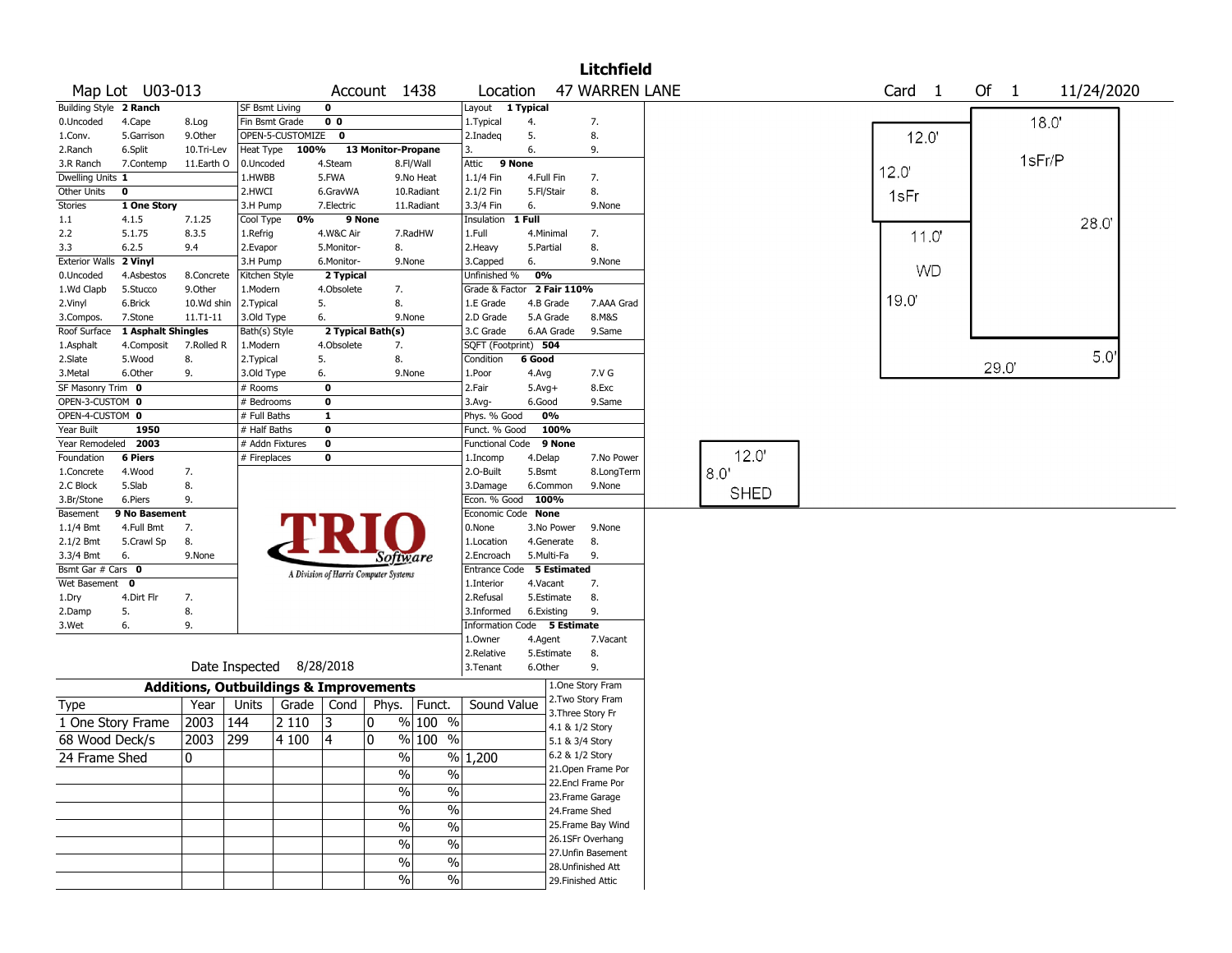|                        | Map Lot U03-014          | Account 1725 | Location                           |                         | <b>61 WARREN LANE</b>      |                                     |                       |                          | Card <sub>1</sub> | Of $1$        |                                         | 11/24/2020                       |
|------------------------|--------------------------|--------------|------------------------------------|-------------------------|----------------------------|-------------------------------------|-----------------------|--------------------------|-------------------|---------------|-----------------------------------------|----------------------------------|
| <b>FOURNIER THOMAS</b> |                          |              |                                    | <b>Property Data</b>    |                            |                                     |                       | <b>Assessment Record</b> |                   |               |                                         |                                  |
|                        | <b>FOURNIER NORMAND</b>  |              | Neighborhood 219 Warren Lane       |                         |                            | Year                                | Land                  |                          | <b>Buildings</b>  |               | Exempt                                  | <b>Total</b>                     |
| P O BOX 571            |                          |              |                                    |                         |                            | 2007                                |                       | 49,280                   |                   | 53,991        | 0                                       | 103,271                          |
|                        | SABATTUS ME 04280        |              | Tree Growth Year                   | $\mathbf 0$             |                            | 2008                                |                       | 49,280                   |                   | 53,990        | 0                                       | 103,270                          |
|                        |                          |              | X Coordinate<br>Y Coordinate       |                         | $\mathbf 0$<br>$\mathbf 0$ | 2009                                |                       | 66,780                   |                   | 57,491        | 0                                       | 124,271                          |
| <b>Previous Owner</b>  | B2971P179 B8529P179      |              | Zone/Land Use                      | <b>24 Pleasant Pond</b> |                            |                                     |                       |                          |                   |               |                                         |                                  |
|                        | THIBOUTOT, JOSEPH        |              |                                    |                         |                            | 2010                                |                       | 66,780                   |                   | 53,171        | 0                                       | 119,951                          |
| 97 STORER ROAD         |                          |              | Secondary Zone                     |                         |                            | 2011                                |                       | 66,780                   |                   | 38,045        | 0                                       | 104,825                          |
|                        |                          |              |                                    |                         |                            | 2012                                |                       | 66,780                   |                   | 38,045        | 0                                       | 104,825                          |
|                        | BRUNSWICK ME 04011       |              | Topography 2 Rolling               |                         |                            | 2013                                |                       | 66,780                   |                   | 37,516        | 0                                       | 104,296                          |
|                        | Sale Date: 7/27/2005     |              | 1.Level                            | 4.Below St              | 7.Res Protec               | 2014                                |                       | 66,780                   |                   | 37,516        | 0                                       | 104,296                          |
|                        |                          |              | 2.Rolling<br>3.Above St            | 5.Low<br>6.Swampy       | 8.<br>9.                   | 2015                                |                       | 66,780                   |                   | 36,988        | 0                                       | 103,768                          |
|                        |                          |              | <b>4 Drilled Well</b><br>Utilities |                         | <b>6 Septic System</b>     | 2016                                |                       | 66,780                   |                   | 38,877        | 0                                       | 105,657                          |
|                        |                          |              | 1.Public                           | 4.Dr Well               | 7.Cesspool                 | 2017                                |                       | 66,780                   |                   | 38,329        | 0                                       | 105,109                          |
|                        |                          |              | 2. Water                           | 5.Dug Well              | 8.Lake/Pond                | 2018                                |                       | 66,780                   |                   | 38,329        | 0                                       | 105,109                          |
|                        |                          |              | 3.Sewer<br>3 Gravel                | 6.Septic                | 9.None                     | 2019                                |                       | 120,000                  |                   | 48,300        | 0                                       | 168,300                          |
|                        |                          |              | <b>Street</b>                      |                         |                            | 2020                                |                       | 120,000                  |                   | 48,300        | 0                                       | 168,300                          |
|                        |                          |              | 1.Paved                            | 4.Proposed              | 7.                         |                                     |                       |                          | <b>Land Data</b>  |               |                                         |                                  |
|                        |                          |              | 2.Semi Imp<br>3.Gravel<br>6.       | 5.R/O/W                 | 8.<br>9.None               | <b>Front Foot</b>                   | <b>Type</b>           | <b>Effective</b>         |                   |               | <b>Influence</b>                        | <b>Influence</b>                 |
|                        |                          |              |                                    |                         | 0                          | 11.1-100                            |                       | Frontage                 | Depth             | <b>Factor</b> | Code<br>$\frac{9}{6}$                   | <b>Codes</b><br>1.Unimproved     |
|                        | Inspection Witnessed By: |              |                                    |                         | $\mathbf 0$                | 12.101-200                          |                       |                          |                   |               | $\frac{9}{6}$                           | 2.Excess Frtg                    |
|                        |                          |              |                                    | <b>Sale Data</b>        |                            | $13.201+$<br>14.                    |                       |                          |                   |               | $\frac{9}{6}$<br>$\frac{9}{6}$          | 3. Topography<br>4.Size/Shape    |
| Χ                      |                          | Date         | Sale Date                          |                         | 7/27/2005                  | 15.                                 |                       |                          |                   |               | $\frac{9}{6}$                           | 5.Access                         |
| No./Date               | Description              | Date Insp.   | Price<br>Sale Type                 | 2 Land & Buildings      | 98,000                     |                                     |                       |                          |                   |               | $\frac{9}{6}$<br>$\frac{9}{6}$          | 6.Restriction<br>7. Right of Way |
|                        |                          |              | 1.Land                             | 4.MFG UNIT              | 7.                         | <b>Square Foot</b>                  |                       | <b>Square Feet</b>       |                   |               |                                         | 8.View/Environ                   |
|                        |                          |              | 2.L & B                            | 5.Other                 | 8.                         | 16.Regular Lot                      |                       |                          |                   |               | %                                       | 9.Fract Share<br><b>Acres</b>    |
|                        |                          |              | 6.<br>3.Building                   |                         | 9.                         | 17.Secondary Lot<br>18. Excess Land |                       |                          |                   |               | $\frac{9}{6}$<br>$\frac{9}{6}$          | 30. Frontage 1                   |
|                        |                          |              | Financing                          | 1 Conventional          |                            | 19.Condominium                      |                       |                          |                   |               | $\frac{9}{6}$                           | 31. Frontage 2                   |
|                        |                          |              | 1.Convent                          | 4.Seller                | 7.                         | 20.Miscellaneous                    |                       |                          |                   |               | $\frac{9}{6}$                           | 32. Tillable<br>33.Tillable      |
| Notes:                 |                          |              | 2.FHA/VA                           | 5.Private               | 8.                         |                                     |                       |                          |                   |               | $\frac{9}{6}$                           | 34.Softwood F&O                  |
| '16 add 12 x 14 wd.    |                          |              | 3.Assumed                          | 6.Cash                  | 9.Unknown                  | Fract. Acre                         |                       |                          |                   |               | $\frac{9}{6}$                           | 35. Mixed Wood F&O               |
|                        |                          |              | Validity                           | 1 Arms Length Sale      |                            | 21. Houselot (Frac                  |                       | <b>Acreage/Sites</b>     |                   |               |                                         | 36.Hardwood F&O                  |
|                        |                          |              | 1.Valid                            | 4.Split                 | 7.Renovate                 | 22.Baselot(Fract)                   | 21<br>$\overline{26}$ |                          | 0.50<br>0.01      | 100<br>100    | %<br>0<br>$\frac{9}{6}$<br>$\mathbf 0$  | 37.Softwood TG                   |
|                        |                          |              | 2.Related                          | 5.Partial               | 8.Other                    | 23.                                 | 44                    |                          | 1.00              | 100           | $\overline{\frac{9}{6}}$<br>$\mathbf 0$ | 38. Mixed Wood TG                |
|                        |                          |              | 3.Distress                         | 6.Exempt                | 9.                         | <b>Acres</b>                        |                       |                          |                   |               | $\frac{9}{6}$                           | 39.Hardwood TG                   |
|                        |                          |              | Verified                           | <b>5 Public Record</b>  |                            | 24. Houselot                        |                       |                          |                   |               | $\frac{9}{6}$                           | 40. Wasteland<br>41.Gravel Pit   |
|                        |                          |              | 1.Buyer                            | 4.Agent                 | 7.Family                   | 25.Baselot<br>26.Rear 1             |                       |                          |                   |               | $\frac{9}{6}$                           | 42. Mobile Home Si               |
|                        |                          |              | 2.Seller                           | 5.Pub Rec               | 8.Other                    | 27.Rear 2                           |                       |                          |                   |               | %                                       | 43.Camp Site                     |
|                        |                          |              | 3.Lender                           | 6.MLS                   | 9.                         | 28. Rear 3                          |                       |                          |                   |               |                                         | 44.Lot Improvemen                |
| <b>Litchfield</b>      |                          |              |                                    |                         |                            |                                     |                       | <b>Total Acreage</b>     |                   | 0.51          |                                         | 45.Access Right                  |
|                        |                          |              |                                    |                         |                            | 29. Rear 4                          |                       |                          |                   |               |                                         | 46.Golf Course                   |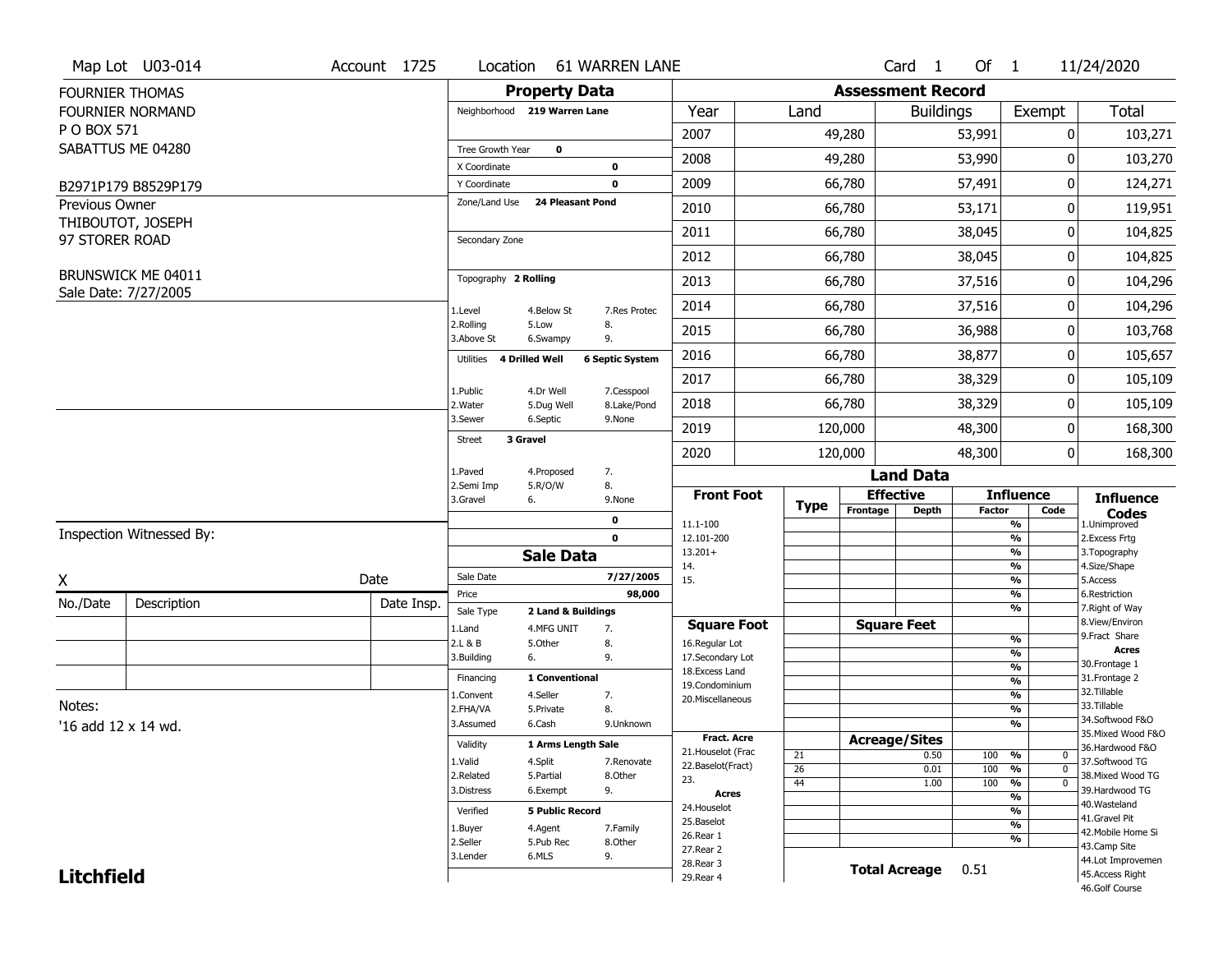|                                 |                               |                                                   |                     |                  |                         |                                       |                                   |                             |                      |                                      | <b>Litchfield</b>    |             |                   |      |       |           |            |
|---------------------------------|-------------------------------|---------------------------------------------------|---------------------|------------------|-------------------------|---------------------------------------|-----------------------------------|-----------------------------|----------------------|--------------------------------------|----------------------|-------------|-------------------|------|-------|-----------|------------|
|                                 | Map Lot U03-014               |                                                   |                     |                  |                         | Account 1725                          |                                   | Location                    |                      | <b>61 WARREN LANE</b>                |                      |             | Card <sub>1</sub> |      | Of 1  |           | 11/24/2020 |
|                                 | Building Style 7 Contemporary |                                                   | SF Bsmt Living      |                  | $\mathbf 0$             |                                       |                                   | Layout                      | 1 Typical            |                                      |                      |             |                   |      |       |           |            |
| 0.Uncoded                       | 4.Cape                        | 8.Log                                             | Fin Bsmt Grade      |                  | 0 <sub>0</sub>          |                                       |                                   | 1.Typical                   | 4.                   | 7.                                   |                      |             |                   |      |       |           |            |
| 1.Conv.                         | 5.Garrison                    | 9.Other                                           |                     | OPEN-5-CUSTOMIZE | $\mathbf 0$             |                                       |                                   | 2.Inadeg                    | 5.                   | 8.                                   |                      |             |                   |      |       |           | 1sFr OH    |
| 2.Ranch                         | 6.Split                       | 10.Tri-Lev                                        | Heat Type           | 100%             |                         | 13 Monitor-Propane                    |                                   | 3.                          | 6.                   | 9.                                   |                      |             |                   |      |       |           |            |
| 3.R Ranch                       | 7.Contemp                     | 11.Earth O                                        | 0.Uncoded<br>1.HWBB |                  | 4.Steam<br>5.FWA        |                                       | 8.Fl/Wall                         | Attic                       | 9 None<br>4.Full Fin | 7.                                   |                      |             |                   |      |       |           | 2.0'       |
| Dwelling Units 1<br>Other Units | 0                             |                                                   | 2.HWCI              |                  | 6.GravWA                |                                       | 9.No Heat<br>10.Radiant           | 1.1/4 Fin<br>2.1/2 Fin      | 5.Fl/Stair           | 8.                                   |                      |             |                   |      |       |           |            |
| Stories                         | 4 One & 1/2 Story             |                                                   | 3.H Pump            |                  | 7.Electric              |                                       | 11.Radiant                        | 3.3/4 Fin                   | 6.                   |                                      | 9.None               |             |                   |      | 24.0' |           |            |
| $1.1\,$                         | 4.1.5                         | 7.1.25                                            | Cool Type           | 0%               |                         | 9 None                                |                                   | Insulation                  | 9 None               |                                      |                      |             |                   |      |       |           |            |
| 2.2                             | 5.1.75                        | 8.3.5                                             | 1.Refrig            |                  | 4.W&C Air               |                                       | 7.RadHW                           | 1.Full                      | 4.Minimal            | 7.                                   |                      |             |                   |      |       | 1 1/2sBFr |            |
| 3.3                             | 6.2.5                         | 9.4                                               | 2.Evapor            |                  | 5.Monitor-              | 8.                                    |                                   | 2.Heavy                     | 5.Partial            | 8.                                   |                      |             |                   |      |       |           |            |
| <b>Exterior Walls</b>           | 2 Vinyl                       |                                                   | 3.H Pump            |                  | 6.Monitor-              |                                       | 9.None                            | 3.Capped                    | 6.                   |                                      | 9.None               |             |                   |      |       |           |            |
| 0.Uncoded                       | 4.Asbestos                    | 8.Concrete                                        | Kitchen Style       |                  | 2 Typical               |                                       |                                   | Unfinished %                | 0%                   |                                      |                      |             | 20.0              |      |       |           |            |
| 1.Wd Clapb                      | 5.Stucco                      | 9.0ther                                           | 1.Modern            |                  | 4.Obsolete              | 7.                                    |                                   | Grade & Factor 2 Fair 100%  |                      |                                      |                      |             |                   |      |       |           |            |
| 2.Vinyl                         | 6.Brick                       | 10.Wd shin                                        | 2.Typical           |                  | 5.                      | 8.                                    |                                   | 1.E Grade                   | 4.B Grade            |                                      | 7.AAA Grad           |             |                   |      |       |           |            |
| 3.Compos.                       | 7.Stone                       | 11.T1-11                                          | 3.Old Type          |                  | 6.                      |                                       | 9.None                            | 2.D Grade                   | 5.A Grade            |                                      | 8.M&S                |             |                   |      |       |           |            |
| Roof Surface                    | 1 Asphalt Shingles            |                                                   | Bath(s) Style       |                  |                         | 2 Typical Bath(s)                     |                                   | 3.C Grade                   | 6.AA Grade           |                                      | 9.Same               |             |                   |      |       |           |            |
| 1.Asphalt                       | 4.Composit                    | 7.Rolled R                                        | 1.Modern            |                  | 4.Obsolete              | 7.                                    |                                   | SQFT (Footprint) 480        |                      |                                      |                      |             |                   |      |       |           |            |
| 2.Slate                         | 5.Wood                        | 8.                                                | 2.Typical           |                  | 5.                      | 8.                                    |                                   | Condition                   |                      | 5 Above Average                      |                      |             |                   |      |       |           |            |
| 3.Metal                         | 6.Other                       | 9.                                                | 3.Old Type          |                  | 6.                      |                                       | 9.None                            | 1.Poor                      | 4.Avg                | 7.V G                                |                      |             |                   |      |       |           |            |
| SF Masonry Trim 0               |                               |                                                   | # Rooms             |                  | $\overline{\mathbf{2}}$ |                                       |                                   | 2.Fair                      | $5.$ Avg $+$         | 8.Exc                                |                      | 10.0"       |                   |      |       |           | 2.0'       |
| OPEN-3-CUSTOM 0                 |                               |                                                   | # Bedrooms          |                  | $\mathbf{1}$            |                                       |                                   | 3.Avg-                      | 6.Good               |                                      | 9.Same               |             |                   |      |       |           | 1sFr OH    |
| OPEN-4-CUSTOM 0                 |                               |                                                   | # Full Baths        |                  | $\mathbf{1}$            |                                       |                                   | Phys. % Good                | 0%                   |                                      |                      | 10.0"       |                   |      |       | <b>WD</b> |            |
| Year Built                      | 1965                          |                                                   | # Half Baths        |                  | $\mathbf 0$             |                                       |                                   | Funct. % Good               | 100%                 |                                      |                      | <b>SHED</b> |                   | 8.0" |       |           |            |
| Year Remodeled 2006             |                               |                                                   |                     | # Addn Fixtures  | $\bf{0}$                |                                       |                                   | <b>Functional Code</b>      | 9 None               |                                      |                      |             |                   |      |       |           |            |
| Foundation                      | 1 Concrete                    |                                                   | # Fireplaces        |                  | $\bf{0}$                |                                       |                                   | 1.Incomp                    | 4.Delap              |                                      | 7.No Power           |             |                   |      | 12.0" |           |            |
| 1.Concrete<br>2.C Block         | 4.Wood<br>5.Slab              | 7.<br>8.                                          |                     |                  |                         |                                       |                                   | 2.0-Built<br>3.Damage       | 5.Bsmt<br>6.Common   |                                      | 8.LongTerm<br>9.None |             |                   |      |       |           |            |
| 3.Br/Stone                      | 6.Piers                       | 9.                                                |                     |                  |                         |                                       |                                   | Econ. % Good                | 100%                 |                                      |                      |             |                   |      |       |           |            |
| Basement                        | 4 Full Basement               |                                                   |                     |                  |                         |                                       |                                   | Economic Code None          |                      |                                      |                      |             |                   |      |       |           |            |
| 1.1/4 Bmt                       | 4.Full Bmt                    | 7.                                                |                     |                  |                         |                                       |                                   | 0.None                      | 3.No Power           |                                      | 9.None               |             |                   |      |       |           |            |
| $2.1/2$ Bmt                     | 5.Crawl Sp                    | 8.                                                |                     |                  |                         |                                       |                                   | 1.Location                  | 4.Generate           | 8.                                   |                      |             |                   |      |       |           |            |
| 3.3/4 Bmt                       | 6.                            | 9.None                                            |                     |                  |                         | Software                              |                                   | 2.Encroach                  | 5.Multi-Fa           | 9.                                   |                      |             |                   |      |       |           |            |
| Bsmt Gar # Cars 0               |                               |                                                   |                     |                  |                         | A Division of Harris Computer Systems |                                   | Entrance Code 5 Estimated   |                      |                                      |                      |             |                   |      |       |           |            |
| Wet Basement                    | 1 Dry Basement                |                                                   |                     |                  |                         |                                       |                                   | 1.Interior                  | 4.Vacant             | 7.                                   |                      |             |                   |      |       |           |            |
| 1.Dry                           | 4.Dirt Flr                    | 7.                                                |                     |                  |                         |                                       |                                   | 2.Refusal                   | 5.Estimate           | 8.                                   |                      |             |                   |      |       |           |            |
| 2.Damp                          | 5.                            | 8.                                                |                     |                  |                         |                                       |                                   | 3.Informed                  | 6.Existing           | 9.                                   |                      |             |                   |      |       |           |            |
| 3.Wet                           | 6.                            | 9.                                                |                     |                  |                         |                                       |                                   | Information Code 5 Estimate |                      |                                      |                      |             |                   |      |       |           |            |
|                                 |                               |                                                   |                     |                  |                         |                                       |                                   | 1.Owner                     | 4.Agent              |                                      | 7.Vacant             |             |                   |      |       |           |            |
|                                 |                               |                                                   |                     |                  |                         |                                       |                                   | 2.Relative                  | 5.Estimate           | 8.                                   |                      |             |                   |      |       |           |            |
|                                 |                               |                                                   | Date Inspected      |                  | 8/28/2018               |                                       |                                   | 3.Tenant                    | 6.Other              | 9.                                   |                      |             |                   |      |       |           |            |
|                                 |                               | <b>Additions, Outbuildings &amp; Improvements</b> |                     |                  |                         |                                       |                                   |                             |                      | 1.One Story Fram                     |                      |             |                   |      |       |           |            |
| Type                            |                               | Year                                              | Units               | Grade   Cond     |                         | Phys.                                 | Funct.                            | Sound Value                 |                      | 2. Two Story Fram                    |                      |             |                   |      |       |           |            |
| 26 1SFr Overhang                |                               | 0                                                 | 48                  | 00               | 10                      | 0                                     | % 0<br>$\%$                       |                             |                      | 3. Three Story Fr<br>4.1 & 1/2 Story |                      |             |                   |      |       |           |            |
| 26 1SFr Overhang                |                               | 0                                                 | 48                  | 0 O              | 10                      | 0                                     | % 0<br>$\%$                       |                             |                      | 5.1 & 3/4 Story                      |                      |             |                   |      |       |           |            |
|                                 |                               |                                                   |                     |                  |                         | $\Omega$                              |                                   |                             |                      | 6.2 & 1/2 Story                      |                      |             |                   |      |       |           |            |
| 68 Wood Deck/s                  |                               | 2015                                              | $\overline{96}$     | 3100             | $\overline{4}$          |                                       | % 100<br>$\overline{\frac{0}{0}}$ |                             |                      | 21. Open Frame Por                   |                      |             |                   |      |       |           |            |
| 24 Frame Shed                   |                               | 0                                                 |                     |                  |                         | $\%$                                  |                                   | % 1,000                     |                      | 22.Encl Frame Por                    |                      |             |                   |      |       |           |            |
|                                 |                               |                                                   |                     |                  |                         | $\sqrt{20}$                           | $\%$                              |                             |                      | 23. Frame Garage                     |                      |             |                   |      |       |           |            |
|                                 |                               |                                                   |                     |                  |                         | %                                     | $\%$                              |                             |                      | 24.Frame Shed                        |                      |             |                   |      |       |           |            |
|                                 |                               |                                                   |                     |                  |                         | $\sqrt{20}$                           | $\%$                              |                             |                      | 25. Frame Bay Wind                   |                      |             |                   |      |       |           |            |
|                                 |                               |                                                   |                     |                  |                         |                                       |                                   |                             |                      | 26.1SFr Overhang                     |                      |             |                   |      |       |           |            |
|                                 |                               |                                                   |                     |                  |                         | $\sqrt{6}$                            | $\%$                              |                             |                      | 27.Unfin Basement                    |                      |             |                   |      |       |           |            |
|                                 |                               |                                                   |                     |                  |                         | $\frac{0}{0}$                         | $\%$                              |                             |                      | 28.Unfinished Att                    |                      |             |                   |      |       |           |            |
|                                 |                               |                                                   |                     |                  |                         | $\frac{0}{0}$                         | $\%$                              |                             |                      | 29. Finished Attic                   |                      |             |                   |      |       |           |            |
|                                 |                               |                                                   |                     |                  |                         |                                       |                                   |                             |                      |                                      |                      |             |                   |      |       |           |            |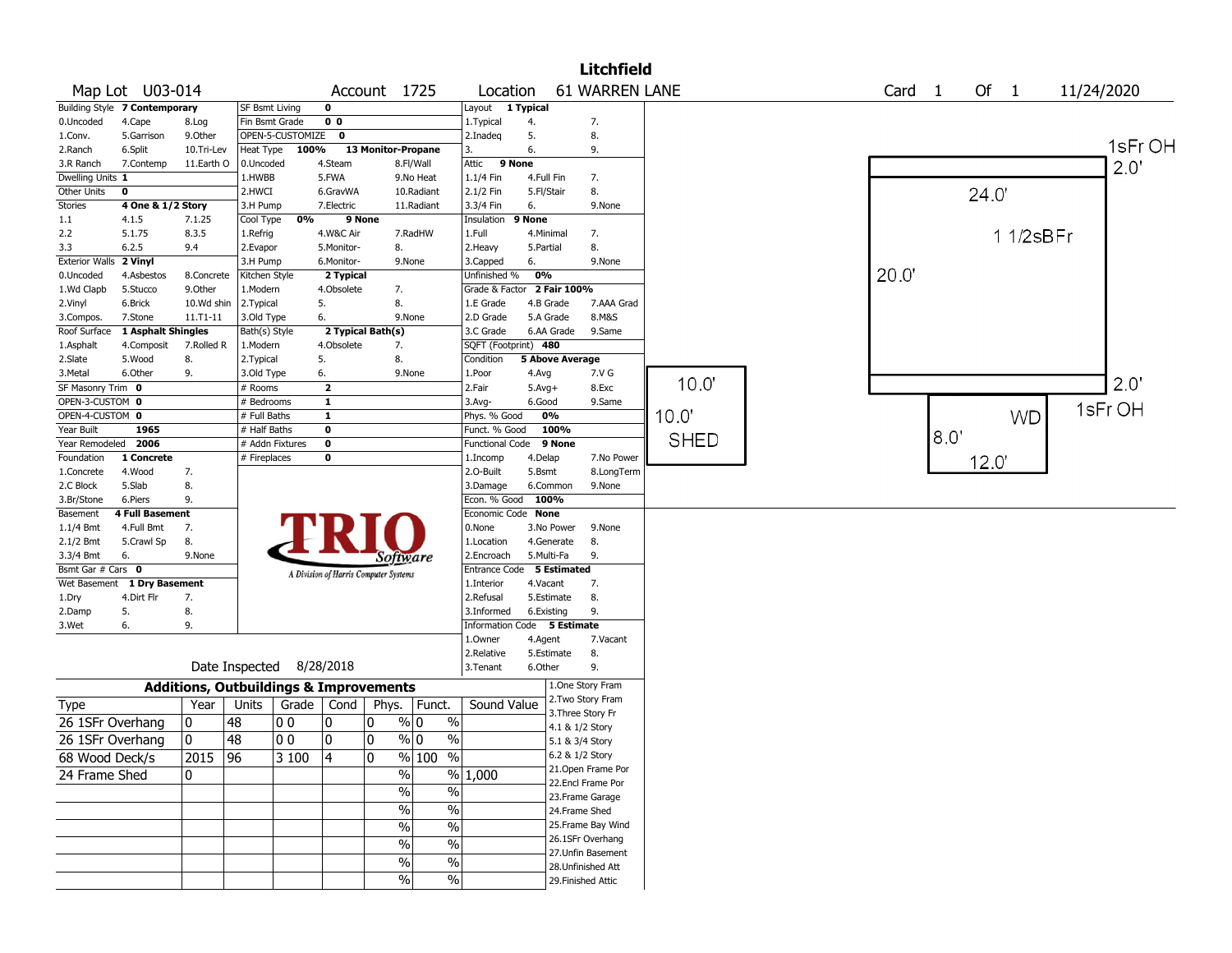|                   | Map Lot U03-015                                                | Account 2265 | Location                     |                         | <b>WARREN LANE</b>        |                                    |             |                          | Card <sub>1</sub>  | Of 1          |                                           | 11/24/2020                        |
|-------------------|----------------------------------------------------------------|--------------|------------------------------|-------------------------|---------------------------|------------------------------------|-------------|--------------------------|--------------------|---------------|-------------------------------------------|-----------------------------------|
|                   | STEVENS, EDWARD, ALBERT & MARY DUNLAP                          |              |                              | <b>Property Data</b>    |                           |                                    |             | <b>Assessment Record</b> |                    |               |                                           |                                   |
|                   | 89 UPPER POND ROAD                                             |              | Neighborhood 219 Warren Lane |                         |                           | Year                               | Land        |                          | <b>Buildings</b>   |               | Exempt                                    | Total                             |
|                   | LITCHFIELD ME 04350                                            |              |                              |                         |                           | 2007                               |             | 63,920                   |                    | 2,056         | 0                                         | 65,976                            |
|                   |                                                                |              | Tree Growth Year             | 0                       |                           | 2008                               |             | 63,920                   |                    | 2,056         |                                           | 65,976                            |
|                   |                                                                |              | X Coordinate<br>Y Coordinate |                         | 0<br>0                    | 2009                               |             | 86,920                   |                    | 8,480         | 0                                         | 95,400                            |
| B6506P140         |                                                                |              | Zone/Land Use                | <b>24 Pleasant Pond</b> |                           | 2010                               |             | 86,920                   |                    | 2,056         | 0                                         | 88,976                            |
|                   |                                                                |              |                              |                         |                           |                                    |             |                          |                    |               | 0                                         |                                   |
|                   |                                                                |              | Secondary Zone               |                         |                           | 2011                               |             | 86,920                   |                    | 2,056         |                                           | 88,976                            |
|                   |                                                                |              |                              |                         |                           | 2012                               |             | 86,920                   |                    | 22            | 0                                         | 86,942                            |
|                   |                                                                |              | Topography 2 Rolling         |                         |                           | 2013                               |             | 86,920                   |                    | 22            | 0                                         | 86,942                            |
|                   |                                                                |              | 1.Level                      | 4.Below St              | 7.Res Protec              | 2014                               |             | 86,920                   |                    | 0             | 0                                         | 86,920                            |
|                   |                                                                |              | 2.Rolling<br>3.Above St      | 5.Low<br>6.Swampy       | 8.<br>9.                  | 2015                               |             | 86,920                   |                    | 0             | 0                                         | 86,920                            |
|                   |                                                                |              | Utilities 9 None             |                         | 9 None                    | 2016                               |             | 86,920                   |                    | 0             | 0                                         | 86,920                            |
|                   |                                                                |              |                              |                         |                           | 2017                               |             | 86,920                   |                    | 0             | 0                                         | 86,920                            |
|                   |                                                                |              | 1.Public<br>2. Water         | 4.Dr Well<br>5.Dug Well | 7.Cesspool<br>8.Lake/Pond | 2018                               |             | 86,920                   |                    | 0             | 0                                         | 86,920                            |
|                   |                                                                |              | 3.Sewer                      | 6.Septic                | 9.None                    | 2019                               |             | 103,500                  |                    | 0             | 0                                         | 103,500                           |
|                   |                                                                |              | <b>Street</b>                | 3 Gravel                |                           | 2020                               |             | 103,500                  |                    | $\mathbf 0$   | 0                                         | 103,500                           |
|                   |                                                                |              | 1.Paved                      | 4.Proposed              | 7.                        |                                    |             |                          | <b>Land Data</b>   |               |                                           |                                   |
|                   |                                                                |              | 2.Semi Imp<br>3.Gravel       | 5.R/O/W<br>6.           | 8.<br>9.None              | <b>Front Foot</b>                  |             | <b>Effective</b>         |                    |               | <b>Influence</b>                          | <b>Influence</b>                  |
|                   |                                                                |              |                              |                         | 0                         | 11.1-100                           | <b>Type</b> | Frontage                 | <b>Depth</b>       | <b>Factor</b> | Code<br>%                                 | <b>Codes</b><br>1.Unimproved      |
|                   | Inspection Witnessed By:                                       |              |                              |                         | $\mathbf 0$               | 12.101-200                         |             |                          |                    |               | %                                         | 2. Excess Frtg                    |
|                   |                                                                |              |                              | <b>Sale Data</b>        |                           | $13.201+$<br>14.                   |             |                          |                    |               | %<br>%                                    | 3. Topography<br>4.Size/Shape     |
| Χ                 |                                                                | Date         | Sale Date                    |                         | 6/08/2001                 | 15.                                |             |                          |                    |               | %                                         | 5.Access                          |
| No./Date          | Description                                                    | Date Insp.   | Price                        |                         | 13,250                    |                                    |             |                          |                    |               | %<br>%                                    | 6.Restriction<br>7. Right of Way  |
|                   |                                                                |              | Sale Type                    | 2 Land & Buildings      |                           | <b>Square Foot</b>                 |             |                          | <b>Square Feet</b> |               |                                           | 8.View/Environ                    |
|                   |                                                                |              | 1.Land<br>2.L & B            | 4.MFG UNIT<br>5.0ther   | 7.<br>8.                  | 16.Regular Lot                     |             |                          |                    |               | %                                         | 9.Fract Share                     |
|                   |                                                                |              | 3.Building                   | 6.                      | 9.                        | 17.Secondary Lot                   |             |                          |                    |               | $\overline{\frac{9}{6}}$                  | <b>Acres</b><br>30. Frontage 1    |
|                   |                                                                |              | Financing                    | 9 Unknown               |                           | 18. Excess Land                    |             |                          |                    |               | $\frac{9}{6}$<br>$\overline{\frac{9}{6}}$ | 31. Frontage 2                    |
|                   |                                                                |              | 1.Convent                    | 4.Seller                | 7.                        | 19.Condominium<br>20.Miscellaneous |             |                          |                    |               | $\overline{\frac{9}{6}}$                  | 32.Tillable                       |
| Notes:            |                                                                |              | 2.FHA/VA                     | 5.Private               | 8.                        |                                    |             |                          |                    |               | $\overline{\frac{9}{6}}$                  | 33.Tillable                       |
|                   | '14 hse has no value delete from assessment.                   |              | 3.Assumed                    | 6.Cash                  | 9.Unknown                 |                                    |             |                          |                    |               | $\overline{\frac{9}{6}}$                  | 34.Softwood F&O                   |
|                   | No sketch of bldg by Pat D. indicated no value but a new elec. |              | Validity                     | 1 Arms Length Sale      |                           | <b>Fract. Acre</b>                 |             | <b>Acreage/Sites</b>     |                    |               |                                           | 35. Mixed Wood F&O                |
| meter.            |                                                                |              | 1.Valid                      | 4.Split                 | 7.Renovate                | 21. Houselot (Frac                 | 22          |                          | 0.50               | 100           | %<br>$\bf{0}$                             | 36.Hardwood F&O<br>37.Softwood TG |
|                   |                                                                |              | 2.Related                    | 5.Partial               | 8.Other                   | 22.Baselot(Fract)<br>23.           | 30          |                          | 0.14               | 100           | %<br>$\mathbf 0$                          | 38. Mixed Wood TG                 |
|                   |                                                                |              | 3.Distress                   | 6.Exempt                | 9.                        | Acres                              |             |                          |                    |               | %                                         | 39.Hardwood TG                    |
|                   |                                                                |              | Verified                     | <b>5 Public Record</b>  |                           | 24. Houselot                       |             |                          |                    |               | %<br>%                                    | 40. Wasteland                     |
|                   |                                                                |              |                              |                         |                           | 25.Baselot                         |             |                          |                    |               | %                                         | 41.Gravel Pit                     |
|                   |                                                                |              | 1.Buyer<br>2.Seller          | 4.Agent<br>5.Pub Rec    | 7.Family<br>8.Other       | 26.Rear 1                          |             |                          |                    |               | %                                         | 42. Mobile Home Si                |
|                   |                                                                |              | 3.Lender                     | 6.MLS                   | 9.                        | 27.Rear 2                          |             |                          |                    |               |                                           | 43.Camp Site<br>44.Lot Improvemen |
| <b>Litchfield</b> |                                                                |              |                              |                         | 28. Rear 3                |                                    |             | <b>Total Acreage</b>     | 0.64               |               | 45.Access Right                           |                                   |
|                   |                                                                |              |                              |                         | 29. Rear 4                |                                    |             |                          |                    |               | 46.Golf Course                            |                                   |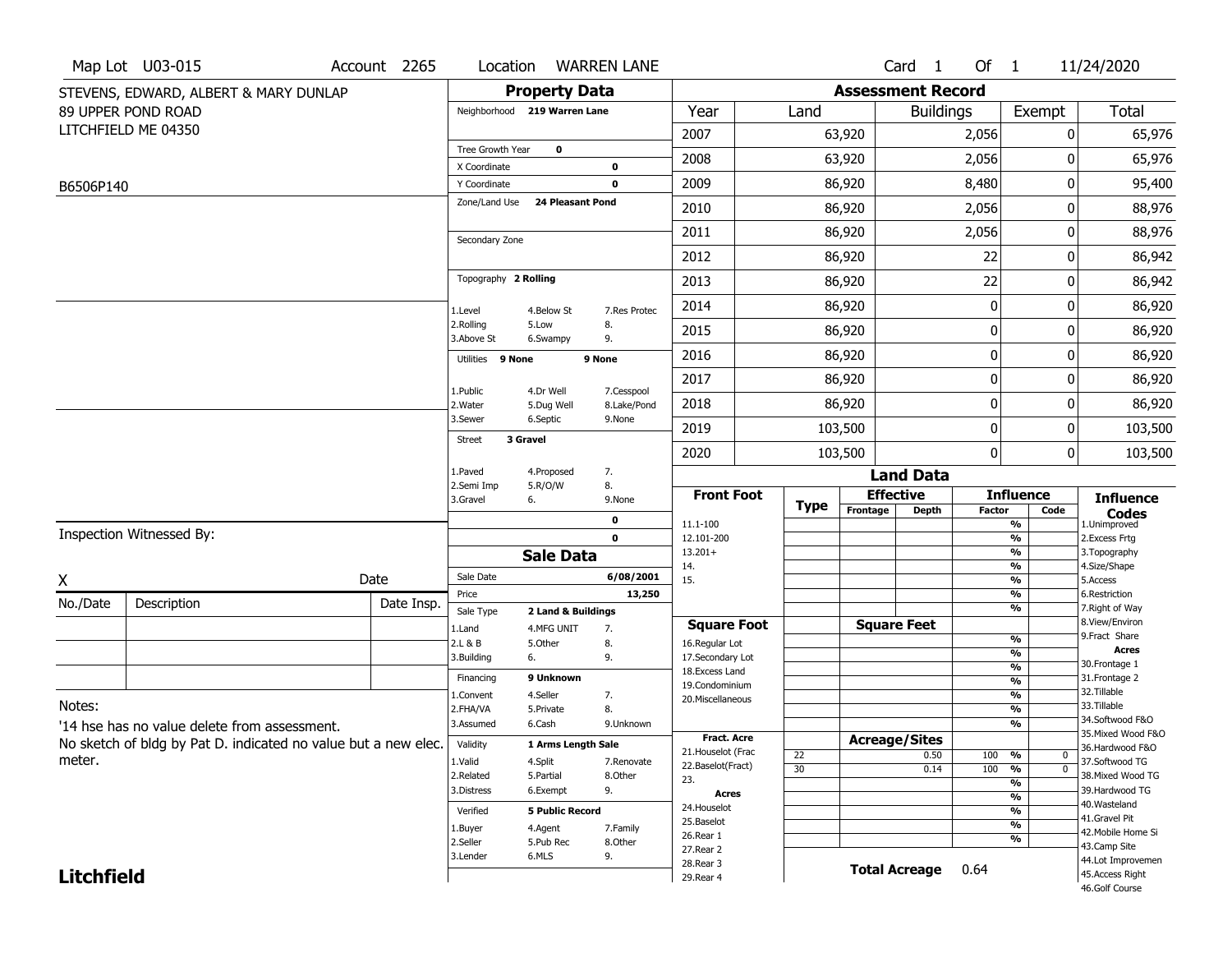|                       |                 |                                                   |                       |                  |            |                                       |                          |                             |            |                    | <b>Litchfield</b>                         |  |  |                   |      |            |
|-----------------------|-----------------|---------------------------------------------------|-----------------------|------------------|------------|---------------------------------------|--------------------------|-----------------------------|------------|--------------------|-------------------------------------------|--|--|-------------------|------|------------|
|                       | Map Lot U03-015 |                                                   |                       |                  |            | Account 2265                          |                          | Location                    |            |                    | <b>WARREN LANE</b>                        |  |  | Card <sub>1</sub> | Of 1 | 11/24/2020 |
| <b>Building Style</b> |                 |                                                   | <b>SF Bsmt Living</b> |                  |            |                                       |                          | Layout                      |            |                    |                                           |  |  |                   |      |            |
| 0.Uncoded             | 4.Cape          | 8.Log                                             | Fin Bsmt Grade        |                  |            |                                       |                          | 1.Typical                   | 4.         |                    | 7.                                        |  |  |                   |      |            |
| 1.Conv.               | 5.Garrison      | 9.0ther                                           |                       | OPEN-5-CUSTOMIZE |            |                                       |                          | 2.Inadeq                    | 5.         |                    | 8.                                        |  |  |                   |      |            |
| 2.Ranch               | 6.Split         | 10.Tri-Lev                                        | Heat Type             | 100%             |            |                                       |                          | 3.                          | 6.         |                    | 9.                                        |  |  |                   |      |            |
| 3.R Ranch             | 7.Contemp       | 11.Earth O                                        | 0.Uncoded             |                  | 4.Steam    |                                       | 8.Fl/Wall                | <b>Attic</b>                |            |                    |                                           |  |  |                   |      |            |
| <b>Dwelling Units</b> |                 |                                                   | 1.HWBB                |                  | 5.FWA      |                                       | 9.No Heat                | 1.1/4 Fin                   | 4.Full Fin |                    | 7.                                        |  |  |                   |      |            |
| Other Units           |                 |                                                   | 2.HWCI                |                  | 6.GravWA   |                                       | 10.Radiant               | 2.1/2 Fin                   | 5.Fl/Stair |                    | 8.                                        |  |  |                   |      |            |
| Stories               |                 |                                                   | 3.H Pump              |                  | 7.Electric |                                       | 11.Radiant               | 3.3/4 Fin                   | 6.         |                    | 9.None                                    |  |  |                   |      |            |
| 1.1                   | 4.1.5           | 7.1.25                                            | Cool Type             | 0%               |            |                                       |                          | Insulation                  |            |                    |                                           |  |  |                   |      |            |
| 2.2                   | 5.1.75          | 8.3.5                                             | 1.Refrig              |                  | 4.W&C Air  |                                       | 7.RadHW                  | 1.Full                      | 4.Minimal  |                    | 7.                                        |  |  |                   |      |            |
| 3.3                   | 6.2.5           | 9.4                                               | 2.Evapor              |                  | 5.Monitor- | 8.                                    |                          | 2. Heavy                    | 5.Partial  |                    | 8.                                        |  |  |                   |      |            |
| <b>Exterior Walls</b> |                 |                                                   | 3.H Pump              |                  | 6.Monitor- | 9.None                                |                          | 3.Capped                    | 6.         |                    | 9.None                                    |  |  |                   |      |            |
| 0.Uncoded             | 4.Asbestos      | 8.Concrete                                        | Kitchen Style         |                  |            |                                       |                          | Unfinished %                |            |                    |                                           |  |  |                   |      |            |
| 1.Wd Clapb            | 5.Stucco        | 9.Other                                           | 1.Modern              |                  | 4.Obsolete | 7.                                    |                          | Grade & Factor              |            |                    |                                           |  |  |                   |      |            |
| 2.Vinyl               | 6.Brick         | 10.Wd shin                                        | 2.Typical             |                  | 5.         | 8.                                    |                          | 1.E Grade                   | 4.B Grade  |                    | 7.AAA Grad                                |  |  |                   |      |            |
| 3.Compos.             | 7.Stone         | 11.T1-11                                          | 3.Old Type            |                  | 6.         | 9.None                                |                          | 2.D Grade                   | 5.A Grade  |                    | 8.M&S                                     |  |  |                   |      |            |
| Roof Surface          |                 |                                                   | Bath(s) Style         |                  |            |                                       |                          | 3.C Grade                   |            | 6.AA Grade         | 9.Same                                    |  |  |                   |      |            |
| 1.Asphalt             | 4.Composit      | 7.Rolled R                                        | 1.Modern              |                  | 4.Obsolete | 7.                                    |                          | SQFT (Footprint)            |            |                    |                                           |  |  |                   |      |            |
| 2.Slate               | 5.Wood          | 8.                                                | 2. Typical            |                  | 5.         | 8.                                    |                          | Condition                   |            |                    |                                           |  |  |                   |      |            |
| 3.Metal               | 6.Other         | 9.                                                | 3.Old Type            |                  | 6.         | 9.None                                |                          | 1.Poor                      | 4.Avg      |                    | 7.V G                                     |  |  |                   |      |            |
| SF Masonry Trim       |                 |                                                   | # Rooms               |                  |            |                                       |                          | 2.Fair                      | $5.Avg+$   |                    | 8.Exc                                     |  |  |                   |      |            |
| OPEN-3-CUSTOM         |                 |                                                   | # Bedrooms            |                  |            |                                       |                          | $3.$ Avg-                   | 6.Good     |                    | 9.Same                                    |  |  |                   |      |            |
| OPEN-4-CUSTOM         |                 |                                                   |                       |                  |            |                                       |                          |                             |            |                    |                                           |  |  |                   |      |            |
|                       |                 |                                                   | # Full Baths          |                  |            |                                       |                          | Phys. % Good                |            |                    |                                           |  |  |                   |      |            |
| Year Built            |                 |                                                   | # Half Baths          |                  |            |                                       |                          | Funct. % Good               |            |                    |                                           |  |  |                   |      |            |
| Year Remodeled        |                 |                                                   | # Addn Fixtures       |                  |            |                                       |                          | <b>Functional Code</b>      |            |                    |                                           |  |  |                   |      |            |
| Foundation            |                 |                                                   | # Fireplaces          |                  |            |                                       |                          | 1.Incomp                    | 4.Delap    |                    | 7.No Power                                |  |  |                   |      |            |
| 1.Concrete            | 4.Wood          | 7.                                                |                       |                  |            |                                       |                          | 2.O-Built                   | 5.Bsmt     |                    | 8.LongTerm                                |  |  |                   |      |            |
| 2.C Block             | 5.Slab          | 8.                                                |                       |                  |            |                                       |                          | 3.Damage                    |            | 6.Common           | 9.None                                    |  |  |                   |      |            |
| 3.Br/Stone            | 6.Piers         | 9.                                                |                       |                  |            |                                       |                          | Econ. % Good                |            |                    |                                           |  |  |                   |      |            |
| Basement              |                 |                                                   |                       |                  |            |                                       |                          | Economic Code               |            |                    |                                           |  |  |                   |      |            |
| $1.1/4$ Bmt           | 4.Full Bmt      | 7.                                                |                       |                  |            |                                       |                          | 0.None                      |            | 3.No Power         | 9.None                                    |  |  |                   |      |            |
| 2.1/2 Bmt             | 5.Crawl Sp      | 8.                                                |                       |                  |            |                                       |                          | 1.Location                  |            | 4.Generate         | 8.                                        |  |  |                   |      |            |
| 3.3/4 Bmt             | 6.              | 9.None                                            |                       |                  |            | <i>Software</i>                       |                          | 2.Encroach                  | 5.Multi-Fa |                    | 9.                                        |  |  |                   |      |            |
| Bsmt Gar # Cars       |                 |                                                   |                       |                  |            | A Division of Harris Computer Systems |                          | <b>Entrance Code</b>        |            | <b>5 Estimated</b> |                                           |  |  |                   |      |            |
| Wet Basement          |                 |                                                   |                       |                  |            |                                       |                          | 1.Interior                  | 4.Vacant   |                    | 7.                                        |  |  |                   |      |            |
| 1.Dry                 | 4.Dirt Flr      | 7.                                                |                       |                  |            |                                       |                          | 2.Refusal                   |            | 5.Estimate         | 8.                                        |  |  |                   |      |            |
| 2.Damp                | 5.              | 8.                                                |                       |                  |            |                                       |                          | 3.Informed                  | 6.Existing |                    | 9.                                        |  |  |                   |      |            |
| 3.Wet                 | 6.              | 9.                                                |                       |                  |            |                                       |                          | Information Code 5 Estimate |            |                    |                                           |  |  |                   |      |            |
|                       |                 |                                                   |                       |                  |            |                                       |                          | 1.Owner                     | 4.Agent    |                    | 7.Vacant                                  |  |  |                   |      |            |
|                       |                 |                                                   |                       |                  |            |                                       |                          | 2.Relative                  |            | 5.Estimate         | 8.                                        |  |  |                   |      |            |
|                       |                 | Date Inspected                                    |                       |                  |            |                                       |                          | 3.Tenant                    | 6.Other    |                    | 9.                                        |  |  |                   |      |            |
|                       |                 |                                                   |                       |                  |            |                                       |                          |                             |            |                    | 1.One Story Fram                          |  |  |                   |      |            |
|                       |                 | <b>Additions, Outbuildings &amp; Improvements</b> |                       |                  |            |                                       |                          |                             |            |                    | 2. Two Story Fram                         |  |  |                   |      |            |
| Type                  |                 | Year                                              | Units                 | Grade            | Cond       | Phys.                                 | Funct.                   | Sound Value                 |            |                    | 3. Three Story Fr                         |  |  |                   |      |            |
|                       |                 |                                                   |                       |                  |            | $\%$                                  | $\%$                     |                             |            |                    | 4.1 & 1/2 Story                           |  |  |                   |      |            |
|                       |                 |                                                   |                       |                  |            | $\sqrt{6}$                            | $\%$                     |                             |            |                    | 5.1 & 3/4 Story                           |  |  |                   |      |            |
|                       |                 |                                                   |                       |                  |            |                                       |                          |                             |            |                    |                                           |  |  |                   |      |            |
|                       |                 |                                                   |                       |                  |            | %                                     | %                        |                             |            |                    | $6.2$ & $1/2$ Story<br>21. Open Frame Por |  |  |                   |      |            |
|                       |                 |                                                   |                       |                  |            | $\frac{1}{2}$                         | $\overline{\frac{0}{0}}$ |                             |            |                    | 22.Encl Frame Por                         |  |  |                   |      |            |
|                       |                 |                                                   |                       |                  |            | $\sqrt{6}$                            | $\overline{\frac{0}{6}}$ |                             |            |                    |                                           |  |  |                   |      |            |
|                       |                 |                                                   |                       |                  |            |                                       |                          |                             |            |                    | 23. Frame Garage                          |  |  |                   |      |            |
|                       |                 |                                                   |                       |                  |            | $\sqrt{6}$                            | $\frac{0}{6}$            |                             |            |                    | 24.Frame Shed                             |  |  |                   |      |            |
|                       |                 |                                                   |                       |                  |            | $\sqrt{6}$                            | $\overline{\frac{0}{0}}$ |                             |            |                    | 25. Frame Bay Wind                        |  |  |                   |      |            |
|                       |                 |                                                   |                       |                  |            | $\sqrt{6}$                            | $\overline{\frac{0}{0}}$ |                             |            |                    | 26.1SFr Overhang                          |  |  |                   |      |            |
|                       |                 |                                                   |                       |                  |            |                                       |                          |                             |            |                    | 27. Unfin Basement                        |  |  |                   |      |            |
|                       |                 |                                                   |                       |                  |            | $\%$                                  | $\%$                     |                             |            |                    | 28. Unfinished Att                        |  |  |                   |      |            |
|                       |                 |                                                   |                       |                  |            | $\sqrt{6}$                            | $\%$                     |                             |            |                    | 29. Finished Attic                        |  |  |                   |      |            |
|                       |                 |                                                   |                       |                  |            |                                       |                          |                             |            |                    |                                           |  |  |                   |      |            |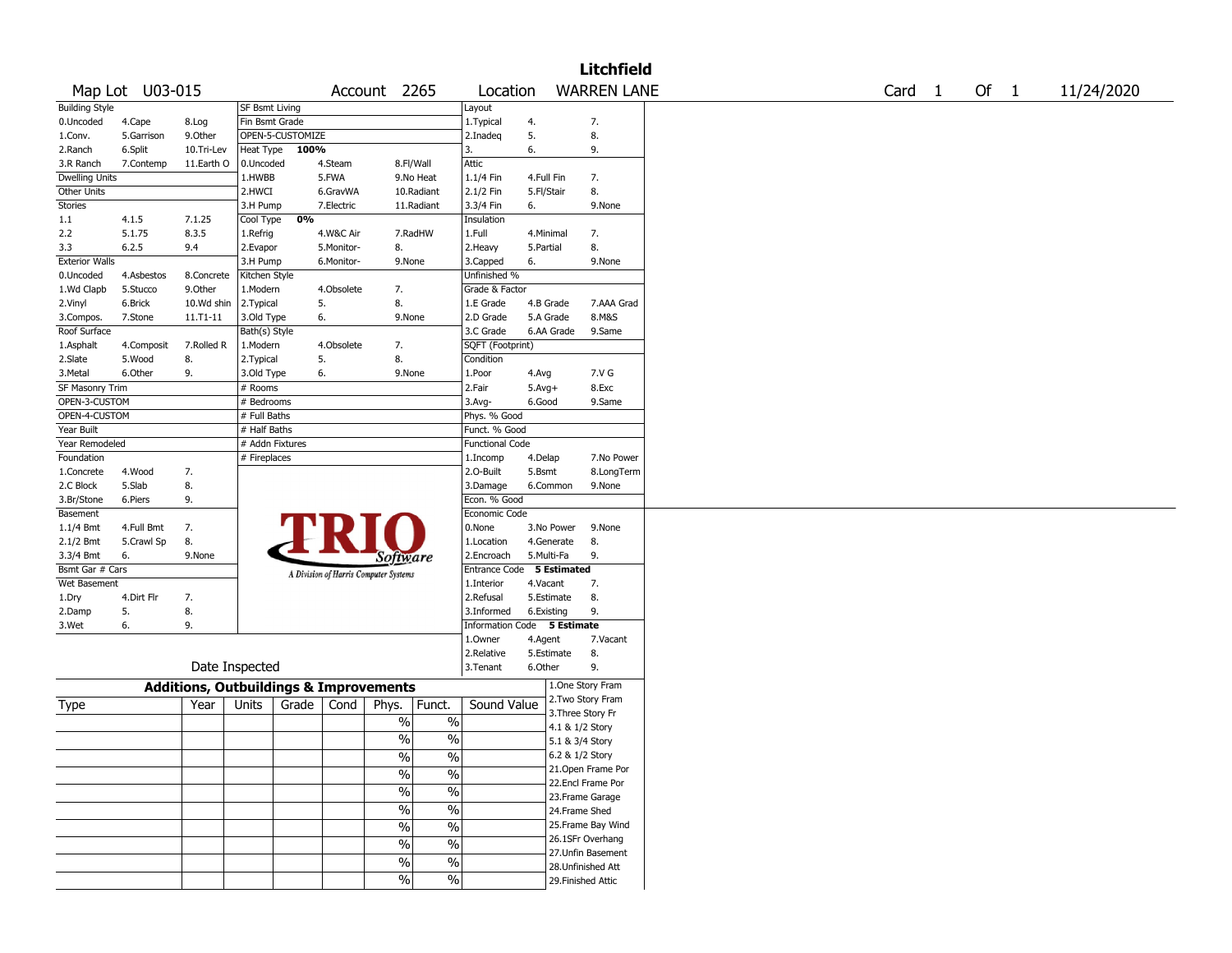|                       | Map Lot U03-016                                | Account 1681 | Location                      |                           | <b>64 WARREN LANE</b> |                                    |             |                          | Card <sub>1</sub> | Of 1             |                                           | 11/24/2020                        |
|-----------------------|------------------------------------------------|--------------|-------------------------------|---------------------------|-----------------------|------------------------------------|-------------|--------------------------|-------------------|------------------|-------------------------------------------|-----------------------------------|
|                       | STEVENS, EDWARD JR                             |              |                               | <b>Property Data</b>      |                       |                                    |             | <b>Assessment Record</b> |                   |                  |                                           |                                   |
| DUNLAP, MARY          |                                                |              | Neighborhood 219 Warren Lane  |                           |                       | Year                               | Land        |                          | <b>Buildings</b>  |                  | Exempt                                    | Total                             |
| 89 UPPER POND RD      |                                                |              |                               |                           |                       | 2007                               |             | 44,022                   |                   | 137              | 0                                         | 44,159                            |
|                       | LITCHFIELD ME 04350                            |              | Tree Growth Year              | $\mathbf 0$               |                       | 2008                               |             | 44,022                   |                   | 137              | ŋ                                         | 44,159                            |
|                       |                                                |              | X Coordinate                  |                           | 0                     |                                    |             |                          |                   |                  |                                           |                                   |
| B6506P140             |                                                |              | Y Coordinate<br>Zone/Land Use | <b>24 Pleasant Pond</b>   | $\mathbf 0$           | 2009                               |             | 50,550                   |                   | 68               | 0                                         | 50,618                            |
| <b>Previous Owner</b> | STEVENS, EDWARD JR., ALBERT & MARY DUNLAP      |              |                               |                           |                       | 2010                               |             | 50,550                   |                   | 137              | 0                                         | 50,687                            |
|                       | 89 UPPER POND ROAD                             |              | Secondary Zone                |                           |                       | 2011                               |             | 50,550                   |                   | 137              | 0                                         | 50,687                            |
|                       |                                                |              |                               |                           |                       | 2012                               |             | 50,550                   |                   | 0                | 0                                         | 50,550                            |
|                       | LITCHFIELD ME 04350<br>Sale Date: 4/01/2019    |              | Topography 2 Rolling          |                           |                       | 2013                               |             | 50,550                   |                   | $\boldsymbol{0}$ | 0                                         | 50,550                            |
|                       |                                                |              | 1.Level                       | 4.Below St                | 7.Res Protec          | 2014                               |             | 50,550                   |                   | $\boldsymbol{0}$ | 0                                         | 50,550                            |
|                       |                                                |              | 2.Rolling<br>3.Above St       | 5.Low<br>6.Swampy         | 8.<br>9.              | 2015                               |             | 17,450                   |                   | 0                | 0                                         | 17,450                            |
|                       |                                                |              | Utilities 9 None              |                           | 9 None                | 2016                               |             | 17,450                   |                   | $\mathbf 0$      | 0                                         | 17,450                            |
|                       |                                                |              | 1.Public                      | 4.Dr Well                 | 7.Cesspool            | 2017                               |             | 17,450                   |                   | $\mathbf 0$      | 0                                         | 17,450                            |
|                       |                                                |              | 2. Water                      | 5.Dug Well                | 8.Lake/Pond           | 2018                               |             | 17,450                   |                   | $\mathbf 0$      | 0                                         | 17,450                            |
|                       |                                                |              | 3.Sewer                       | 6.Septic                  | 9.None                | 2019                               |             | 6,500                    |                   | 300              | 0                                         | 6,800                             |
|                       |                                                |              | 1 Paved<br><b>Street</b>      |                           |                       | 2020                               |             | 6,500                    |                   | 300              | 0                                         | 6,800                             |
|                       |                                                |              | 1.Paved                       | 4.Proposed                | 7.                    |                                    |             |                          | <b>Land Data</b>  |                  |                                           |                                   |
|                       |                                                |              | 2.Semi Imp<br>3.Gravel        | 5.R/O/W<br>6.             | 8.<br>9.None          | <b>Front Foot</b>                  |             | <b>Effective</b>         |                   |                  | <b>Influence</b>                          | <b>Influence</b>                  |
|                       |                                                |              |                               |                           | 0                     | 11.1-100                           | <b>Type</b> | Frontage                 | <b>Depth</b>      | Factor           | Code<br>$\overline{\frac{9}{6}}$          | <b>Codes</b><br>1.Unimproved      |
|                       | Inspection Witnessed By:                       |              |                               |                           | $\mathbf 0$           | 12.101-200                         |             |                          |                   |                  | $\frac{9}{6}$                             | 2.Excess Frtg                     |
|                       |                                                |              |                               | <b>Sale Data</b>          |                       | $13.201+$<br>14.                   |             |                          |                   |                  | $\frac{9}{6}$<br>$\frac{9}{6}$            | 3. Topography<br>4.Size/Shape     |
| X                     |                                                | Date         | Sale Date                     |                           | 4/01/2019             | 15.                                |             |                          |                   |                  | $\frac{9}{6}$                             | 5.Access                          |
| No./Date              | Description                                    | Date Insp.   | Price                         |                           |                       |                                    |             |                          |                   |                  | $\frac{9}{6}$<br>$\overline{\frac{9}{6}}$ | 6.Restriction<br>7. Right of Way  |
|                       |                                                |              | Sale Type<br>1.Land           | 1 Land Only<br>4.MFG UNIT | 7.                    | <b>Square Foot</b>                 |             | <b>Square Feet</b>       |                   |                  |                                           | 8.View/Environ                    |
|                       |                                                |              | 2.L & B                       | 5.Other                   | 8.                    | 16.Regular Lot                     |             |                          |                   |                  | $\frac{9}{6}$                             | 9.Fract Share<br><b>Acres</b>     |
|                       |                                                |              | 3.Building                    | 6.                        | 9.                    | 17.Secondary Lot<br>18.Excess Land |             |                          |                   |                  | %<br>%                                    | 30. Frontage 1                    |
|                       |                                                |              | Financing                     | 9 Unknown                 |                       | 19.Condominium                     |             |                          |                   |                  | %                                         | 31. Frontage 2                    |
|                       |                                                |              | 1.Convent                     | 4.Seller                  | 7.                    | 20.Miscellaneous                   |             |                          |                   |                  | %                                         | 32. Tillable<br>33.Tillable       |
| Notes:                |                                                |              | 2.FHA/VA                      | 5.Private                 | 8.                    |                                    |             |                          |                   |                  | %                                         | 34.Softwood F&O                   |
|                       | '19 Remove Albert (Deceased)                   |              | 3.Assumed                     | 6.Cash                    | 9.Unknown             | <b>Fract. Acre</b>                 |             |                          |                   |                  | %                                         | 35. Mixed Wood F&O                |
|                       | '15 per review adjust as contiguous to lot 15. |              | Validity                      | 8 Other Non Valid         |                       | 21. Houselot (Frac                 |             | <b>Acreage/Sites</b>     |                   |                  |                                           | 36.Hardwood F&O                   |
|                       |                                                |              | 1.Valid                       | 4.Split                   | 7.Renovate            | 22.Baselot(Fract)                  | 26          |                          | 2.18              | 100              | %<br>$\bf{0}$<br>%                        | 37.Softwood TG                    |
|                       | No value per Pat Dow. No sketch of structures. |              | 2.Related                     | 5.Partial                 | 8.Other               | 23.                                |             |                          |                   |                  | %                                         | 38. Mixed Wood TG                 |
|                       |                                                |              | 3.Distress                    | 6.Exempt                  | 9.                    | Acres                              |             |                          |                   |                  | %                                         | 39.Hardwood TG                    |
|                       |                                                |              | Verified                      | 8 Other Source            |                       | 24. Houselot                       |             |                          |                   |                  | %                                         | 40. Wasteland<br>41.Gravel Pit    |
|                       |                                                |              | 1.Buyer                       | 4.Agent                   | 7.Family              | 25.Baselot                         |             |                          |                   |                  | %                                         | 42. Mobile Home Si                |
|                       |                                                |              | 2.Seller                      | 5.Pub Rec                 | 8.Other               | 26.Rear 1                          |             |                          |                   |                  | %                                         | 43.Camp Site                      |
|                       |                                                |              |                               |                           |                       |                                    |             |                          |                   |                  |                                           |                                   |
|                       |                                                |              | 3.Lender                      | 6.MLS                     | 9.                    | 27.Rear 2<br>28. Rear 3            |             |                          |                   |                  |                                           | 44.Lot Improvemen                 |
| <b>Litchfield</b>     |                                                |              |                               |                           |                       | 29. Rear 4                         |             | <b>Total Acreage</b>     |                   | 2.18             |                                           | 45.Access Right<br>46.Golf Course |